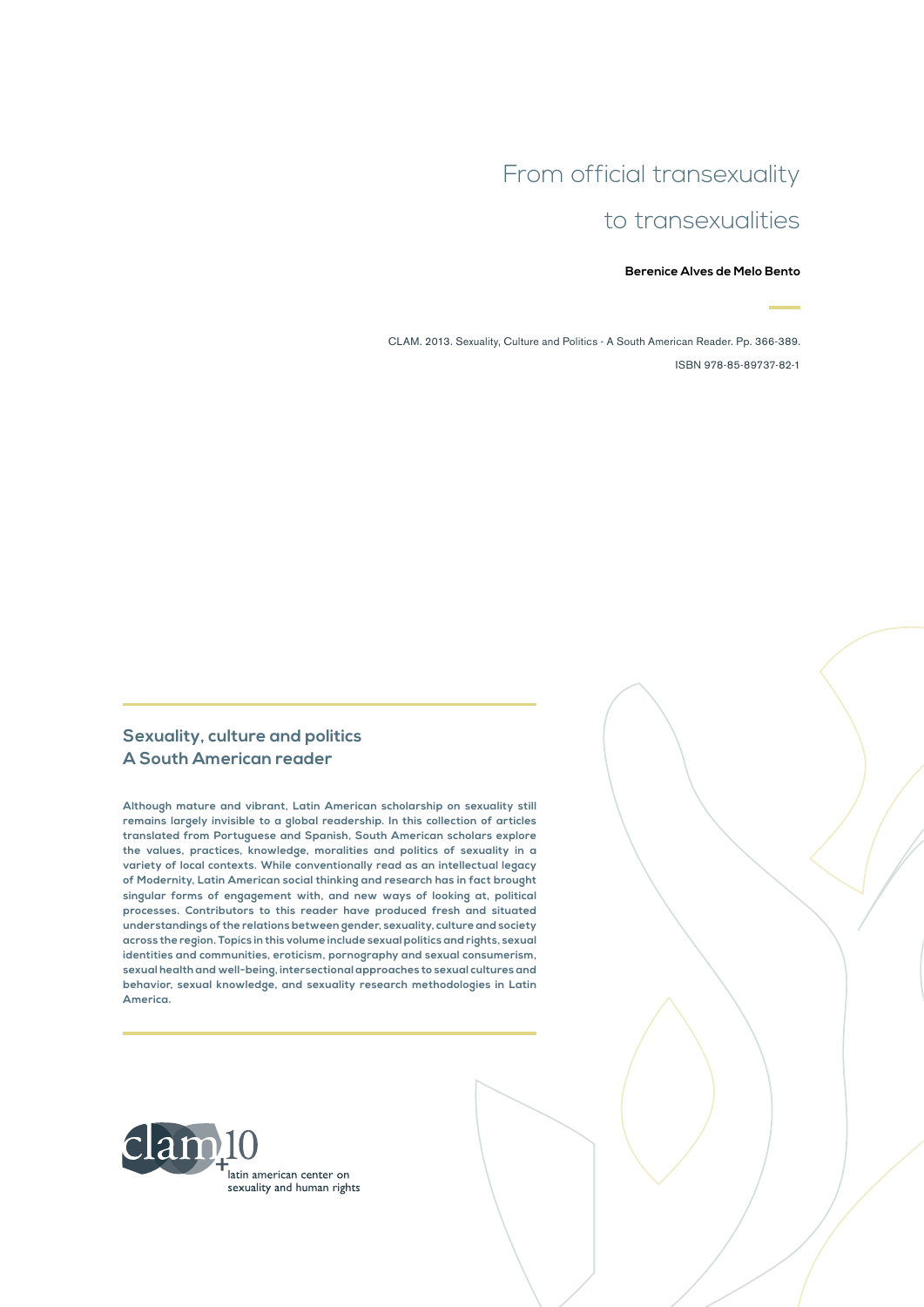# From official transexuality to transexualities\*

#### **Berenice Alves de Melo Bento\*\***

First of all, I would like to point out that this is one of the first meetings in Brazil to debate the issue of transsexuals and the intersexed outside the framework of the "psi" sciences<sup>1</sup>. This indicates the birth of a new way of interpreting these experiences that moves beyond the notion of pathology and the normalizing framework of medicine.

Over the past few years, a new understanding of these experiences questions the explanations of the psi sciences and its monopolized understanding. I believe *queer studies* has radicalized the Foucaultian proposal of analyzing the medicalization of behavior.

During this period, I have been researching transsexual experiences,<sup>2</sup> first at a Brazilian public hospital that performs genital reassignment surgery, and later in a transgender association in Valencia, Spain.

When I first started studying the transsexual experience, an unusual "object of study" for sociology, I was frequently asked such questions as: "What are they like? How do they live?" At the beginning of the study, I answered with an air of satisfaction for such interest in "transexuality". However, my immersion in fieldwork and my exposure to other transgender experiences outside the hospital walls and to *queer studies* itself produced a certain discomfort with the use of the pronoun "they."

This "they" imposes and establishes an unbridgeable distance, where "we" are the insiders, and "they" are outsiders. No one knows how *they* live or anything about *their*  sexualities, dreams and desires. It is easy to exoticize a new field of study, a process that is often disguised as "de-familiarizing".

When I talked of "their" lives, I contributed to this exoticization, which is a sure path to pathologization. Every account of how "they" lived resulted in a widening of the

<sup>\*</sup> Translated from Portuguese by Lucas Paoli. Originally published as: BENTO, B. 2004. "Da transexualidade oficial às transexualidades". In: PISCITELLI, A.; M. F. GREGORI & S. CARRARA (Eds.). *Sexualidade e saberes: convenções e fronteiras.* Rio de Janeiro: Garamond, P. 143-172*.*

<sup>\*\*</sup> PhD. Professor, Rio Grande do Norte Federal University. Tirésias Interdisciplinar Nucleus coordinator.

<sup>1</sup> The author refers to the seminar "Sexuality and knowledge: conventions and frontiers," where her paper was delivered at State University of Campinas, June 2003.

<sup>&</sup>lt;sup>2</sup> Research conducted for my doctoral thesis. See Bento (2003b).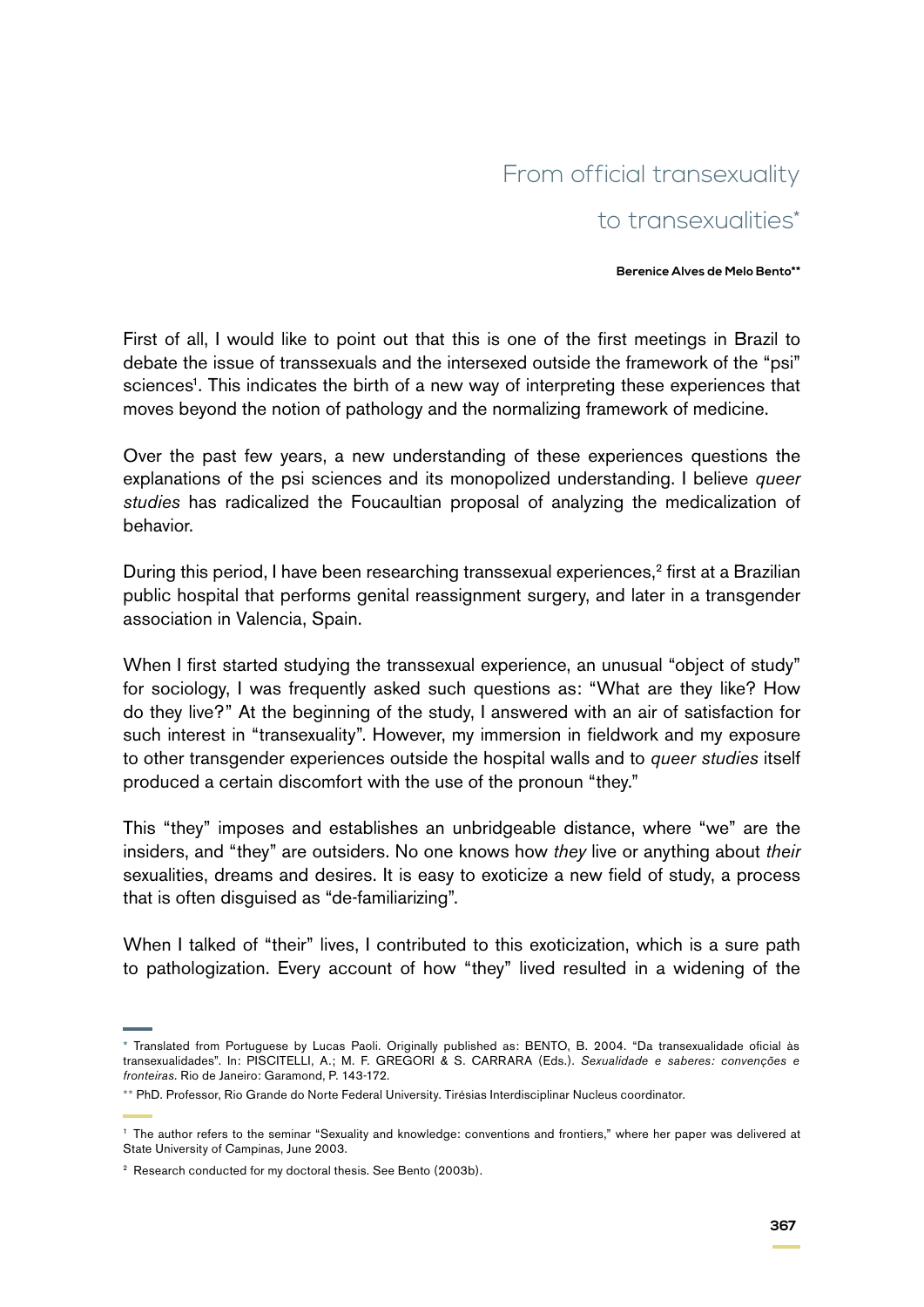margins and the construction of an absolute otherness between "us" and "them". I was constituted in those narratives as the one who is inside "their" world, empowered by the authority of fieldwork and science. But then the question "How do they live?" began to elicit a different response. Instead of a dissertation about "them", my answer became an affirmation of a different sort: "They? There is no 'they'".

There is no specific process for the constitution of transsexual gender identities. Gender only exists in practice and in experience. It is produced by reiterations whose contents are interpretations of what is male and what is female in an often contradictory and slippery interplay of established gender norms.<sup>3</sup> The act of wearing an outfit, choosing a color, one's accessories, hairstyle, the way one walks…In short, all bodily aesthetics and style are acts that make gender, enabling and stabilizing bodies in a dichotomized order. Biological men and women are constituted in the repetition of acts that are supposed to be natural. Through the reference to a supposed origin, transsexuals and non-transsexuals are made equal in this scheme.<sup>4</sup>

Based on this theoretical assumption, I would like to make a preliminary statement: I do not share the hegemonic pathological view of the medical centers that perform genital reassignment surgery. Their operations are organized around a universalized concept of transexuality.

The general objective of this article is to problematize the medical approach. I will introduce my theoretical grounds, showing that there is no transsexual that is universalized by official documents<sup>5</sup> and embodied in the protocols of the medical centers that perform genital reassignment surgeries.<sup>6</sup> In these documents, we find descriptions of transsexual people that are defined as "true". However, the criteria for classifying a subject as transsexual run into a series of responses to conflicts between body, sexuality and gender identity which are inherent to the transsexual experience.

## **1 - The stollerian transsexual and the benjaminian transsexual.**

Several authors propose theories to explain the origin of transexuality and, at the same time, point out adequate "treatments". I organize these theories into two main groups: the first operationalizes its interpretations from a psychoanalytic perspective while the second supports its arguments using a biological structure. These two positions

<sup>3</sup> According to Butler (1999) "gender norms" are based on dimorphism, heterosexuality and idealizations. "Gender norms" aim to establish what is intelligibly human and what is not; what is considered "real" and what is not; delimiting the ontological field in which bodies are given legitimate expression.

<sup>4</sup> See Butler (1998a, 1998b, 1999).

<sup>5</sup> I refer to the "official documents" produced by the Harry Benjamin International Association for Gender Dysphoria and the American Psychiatric Association.

 $6$  The medical centers which perform genital reassignment surgeries establish a set of rules that patients must obey. One of the obligations established by these medical protocols is the completion of a minimum of two years of psychotherapy.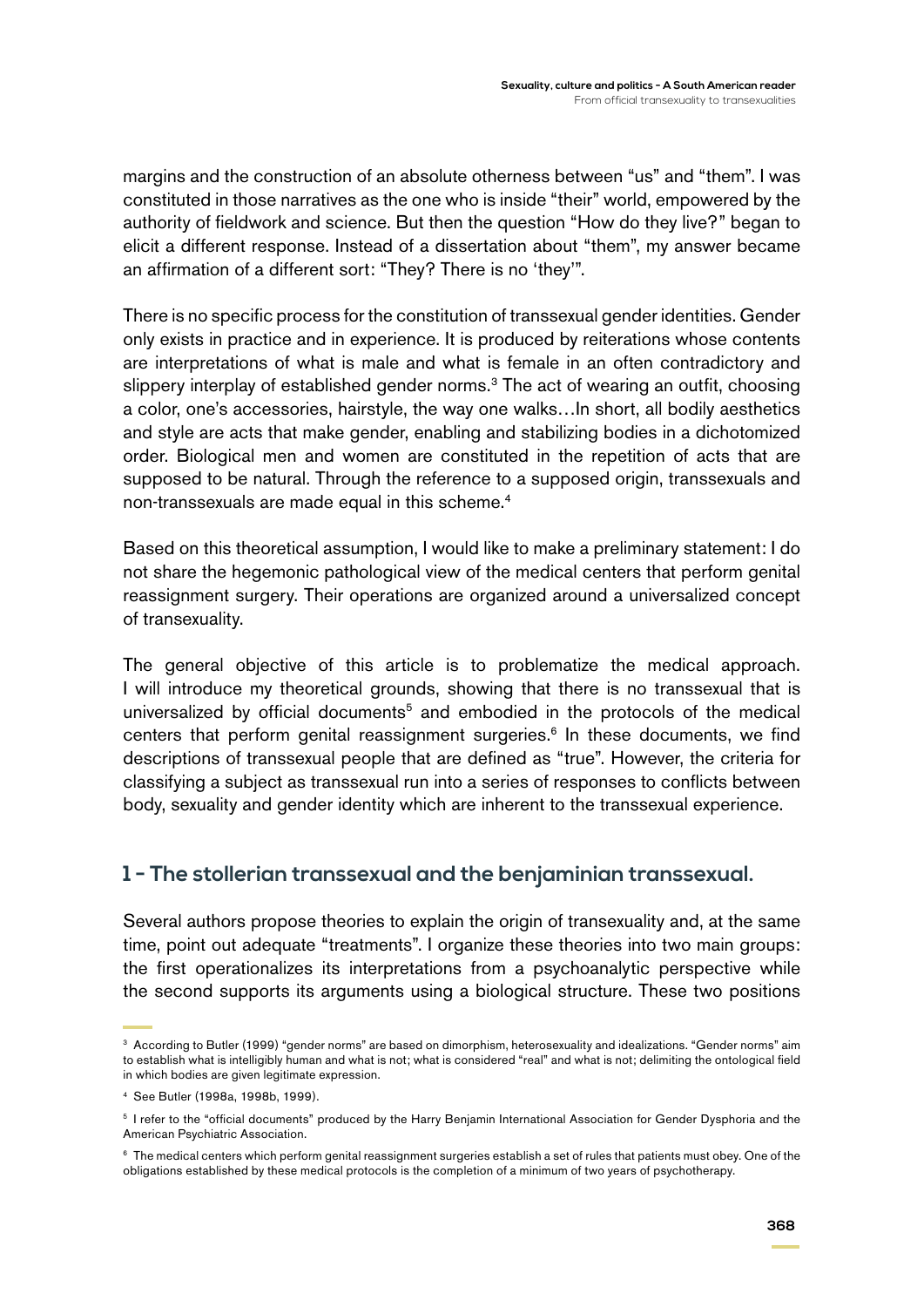conceived two types of transsexuals. The first type I name the stollerian transsexual and the second the benjaminian transsexual, referring respectively to the works of psychoanalyst Robert Stoller and endocrinologist Harry Benjamin. These proposals will be discussed below as structuring parts of what I understand to be "the transexuality device".7

Rare are the moments when you can see psychoanalysts and endocrinologists entering into openly declared disputes. Generally, they work together in teams which are responsible for producing the medical reports about transsexuals' demands. There is an apparently invisible link between these two understandings. The endocrinologist waits for the day when science will finally discover the biological origins of transexuality, which would lead to a repositioning of the role and power of psychotherapists who currently have the final say on sex reassignment surgery. Psychotherapists, in turn, expect that psychotherapy and the waiting time will change the "applicant's" disposition to undergo reassignment surgery.<sup>8</sup>

During the *International Seminar on Gender Identity and Transexuality*9, these two positions clearly clashed. French psychoanalyst Chiland Collete (2001) highlighted in her lecture the successful treatment carried out with "effeminate" kids and revealed data showing a high level of regret among people who had performed surgery without undergoing a rigorous psychological treatment. The subtext of her presentation was the reaffirmation of the authority of the psi professionals competency to make a transexuality diagnosis. By contrast, Dutch scientist Jos Megens (1996), member of the principal association responsible for conducting applied research into transexuality, the *Harry Benjamin International Gender Dysphoria Association* (HBIADG), showed data revealing a high level of satisfaction among post-op persons, which contradicted Chiland's presentation. According to Megens, people coming to him already know what they want, and diagnosis criteria are based primarily in self-diagnosis. Chiland disagreed with Megens, stating that: *"*It is unacceptable, nonsense, f*or you to* agree with self-diagnosis. These people are not able to accomplish it."<sup>10</sup>

 $7$  According to Foucault, devices "are formed by a heterogeneous set of discursive and non-discursive practices that have the strategic function of domination. Disciplinary power obtains its efficacy from its combination of theoretical discourses and regulatory practices" (1993: 244).

<sup>&</sup>lt;sup>8</sup> "Applicant" is the name assigned in the official documents to those who demand surgery. I use quotation marks to distance myself from the official field which establishes protocols for the operation of teams.

<sup>9</sup> This seminar took place between the 24th and the 28th of September 2001, in Valência, Spain.

<sup>&</sup>lt;sup>10</sup> Self-diagnosis clashes directly with the power of psi professionals to define the fate of persons asking for surgical intervention. Self-diagnosis is indeed what happens, however. While attending reassignment programs, transsexuals establish a strategy of convincing team members in order to obtain a diagnosis that will authorize their surgery. All transsexuals I interviewed reported that they identified their own conflicts by themselves, either by listening to a TV show, speaking with a friend or through other sources. Their visits to clinics only served to deepen their beliefs. An interviewee remembers his psychologist suggesting that he should go to church because his feelings of having a body at odds with his mind didn't exist. When transsexuals seek a hospital with a transgenitalization program, they have already self-defined themselves as transsexuals and, during the time they are required to undergo therapy, they elaborate a biographical narrative and develop strategies to convince team members that they are a man or a woman trapped in the wrong body.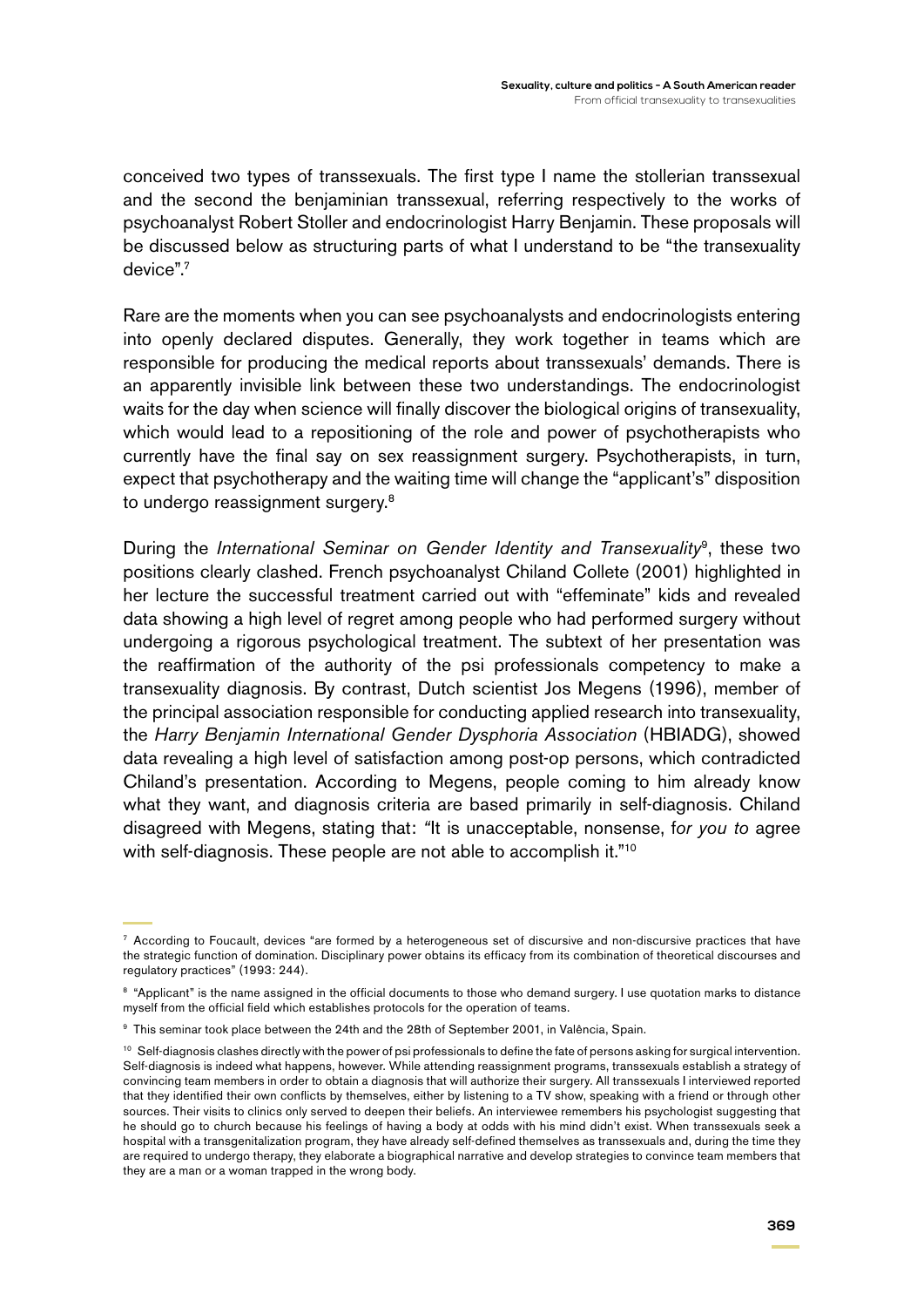Given the differences between the data on "satisfaction versus regret" presented by Chilland and Megens, one must question the theoretical foundations that underlie these two positions and which generate apparently different diagnoses and procedures. These differences do not prevent us from considering such understandings as structuring components of the device of transexuality. This device is not homogeneous and its internal understandings create a heterogeneous group that seeks effectiveness via multiple paths.

Jos Megens (1996) interprets the transsexual experience from the same theoretical perspective as Harry Benjamin. Chiland (1999, 2001), in turn, was influenced by the theories of Robert Stoller. I will discuss both of these concepts using as an argumentative resource the narratives of individuals who experience a transsexual experience. 11 At the same time, I will suggest that the central point of unity between these understandings is the assumption that bodies are naturally heterosexual. Sexuality and gender, according to the device of transexuality, can only be understood when they reference sexual difference.

## **2 - The Stollerian transsexual**

Stoller's book<sup>12</sup>, A transsexual experience, is a essential reference for professionals who work with transexuality. Written in 1975, it claims that a main indicator of "abnormal"<sup>13</sup> sexuality (homosexual, bisexual, transvestite and transsexual) in children is the desire to play while wearing clothes of the opposite gender.

For Stoller, the explanation for the genesis of transexuality can be found in the child's relationship with their mother. According to this author, the mother of a transsexual is a woman who, because of her envy of men and her unconscious desire to be a man, is so happy with the birth of her child that she transfers her desire to him.<sup>14</sup> This implies an extreme connection between son and mother, which in turn does not allows the Oedipus complex to arise due to a lack of an effective rival father figure. According to Stoller, entering the Oedipus conflict and solving it are decisive moments for the constitution of a child's gender and sexual identities.

<sup>11</sup> I will call biological men who feel as if they are women "female transsexuals" or "transsexual women" and biological women who feel like they are men "male transsexuals" or "transsexual men" . For a discussion of the differences that this naming establishes through the device of transexuality, see Bento (2003b).

<sup>&</sup>lt;sup>12</sup> Stoller was a pioneer in the systematization and publication of discussions regarding transexuality in the United States. His ideas were initially considered advanced because they sought in social relationships the basis for the formation of gender identities. However, the "social" in Stoller is fundamentally the relationship between mother and child. For Stoller's contribution to gender studies, see Izquierdo (1994).

<sup>&</sup>lt;sup>13</sup> For the historical process of the construction of the "abnormal" subject by medical science that has come to occupy the position previously attributed to the "monster", see "The monster as the ancestor of the 'abnormal' of the nineteenth century", in Foucault (2004). For the construction of the concept of "aberration" as linked to sexual behavior and the role played hermaphrodites, see also Foucault (2004).

<sup>&</sup>lt;sup>14</sup> Before starting to "treat" the child who shows signs of transexuality, Stoller examines the mother because it is the relationship that she has with her son and how she plays her gender role that explains the origin of transexuality. According to the author, the further away the mother is from the standards of femininity, the greater is her likelihood of having a transsexual child.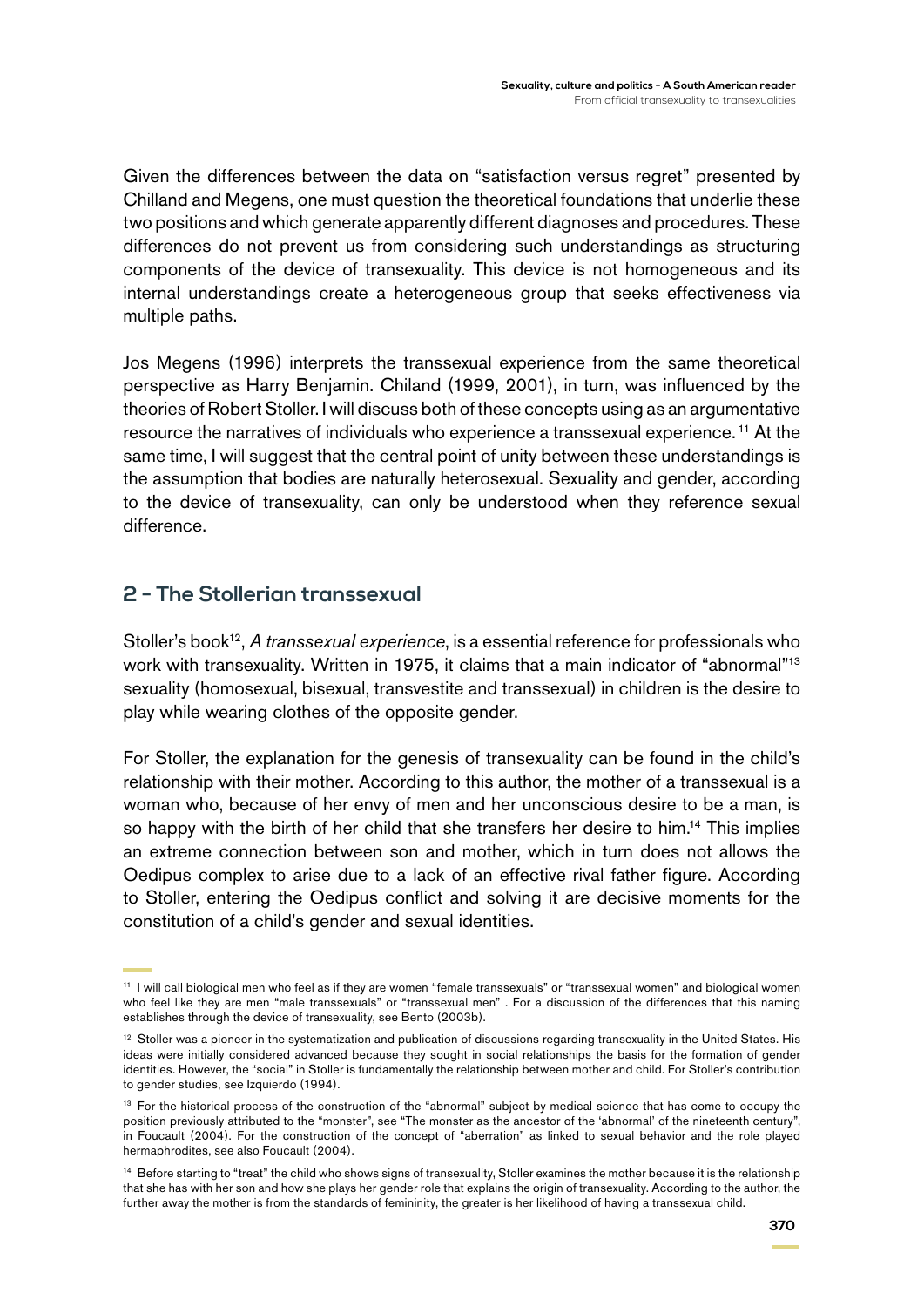For Stoller, then, the truth about a transsexual can be traced to his childhood and, more specifically, to his relationship with his mother. The essence of a transsexual is his mother. Stoller believes that a diagnosis of transexuality is problematic if the patient has a different mother from the one characterized as the typical mother of a transsexual.<sup>15</sup>

Contact with boys who liked to wear women's clothing, play feminine games and with feminine toys led Stoller to develop his hypothesis that, if not "treated" by a psychoanalyst since childhood, these children would develop into transsexuals in their adulthood. Stoller therefore believed that only those boys who could not be subjected to early treatment could truly become transsexual adults. These boys would be a minority among the men applying for gender reassignment and are, possibly, the only ones for whom surgery should be recommended.

Stoller's work is not limited to addressing the causes of transexuality. He also presents cases of children who visited his office and who, through intense therapy, became masculine. 16 According to the author:

> There are two counter forces acting on him [the child], currently fighting on both sides of his bisexuality, trying to win over one another, and, at this stage of his life, repeating the forces that previously created his bisexuality. One is his therapist, who (as the representative of society, health, and compliance with external reality) is on the side of [the child's] his masculinity; the other one is his [the child's] family (his mother, in particular), that despite their conscious desire to cooperate with treatment, acts in a way that maintains [the child's] femininity (Stoller, 1975:80).

Stoller's interpretation develops of the transsexual experience is supported by Freudianoriented psychoanalysis, especially the castration complex. Stoller, in fact, is not far from Freud (1933a) who, in discussing the riddle of femininity, says:

I believe we have found this specific factor [the end of mother-daughter bond], and indeed where we expected to find it, even though in a surprising form. I say where we expected to find it, for it lies in the castration complex. After all, the anatomical distinction [between the sexes] must express itself in psychic consequences. It was, however, a surprise to learn from analysis that girls consider their mother to be accountable for their lack of a penis and do not forgive her for their being, in this way, put at a disadvantage (Freud, 1933a:153).

<sup>15</sup> If we think of femininity as a masquerade (Riviere, 1979), the stollerian mother does not wear a mask, as she does not disguise her anger and penis envy with femininity. She does not admire her husband: instead she competes with him, nullifying him and her son. She likes to wear men's clothes, is authoritarian and does not express "feminine delicacy." According to Rivière, all women wear masks. Stoller would disagree. For him, the mothers of female transsexuals are unmasked women. One may suggest another interpretation, however. Stoller actually agrees with the theory proposed by Rivière insofar as he suggests "treating" the mother initially; in other words, leading her to incorporate the femininity mask. For a discussion of Rivière's thesis, see "Prohibition, psychoanalysis, and the production of the heterosexual matrix" in Butler (1999).

<sup>&</sup>lt;sup>16</sup> If the patient is an adult, the goal would be to make him abandon his or her repulsion for their genitals, which is understood as something which would allow him or her to become a homosexual, a transvestite or bisexual. In these cases, treatment is considered successful if the patient moves from "sexual aberration" to "perversion".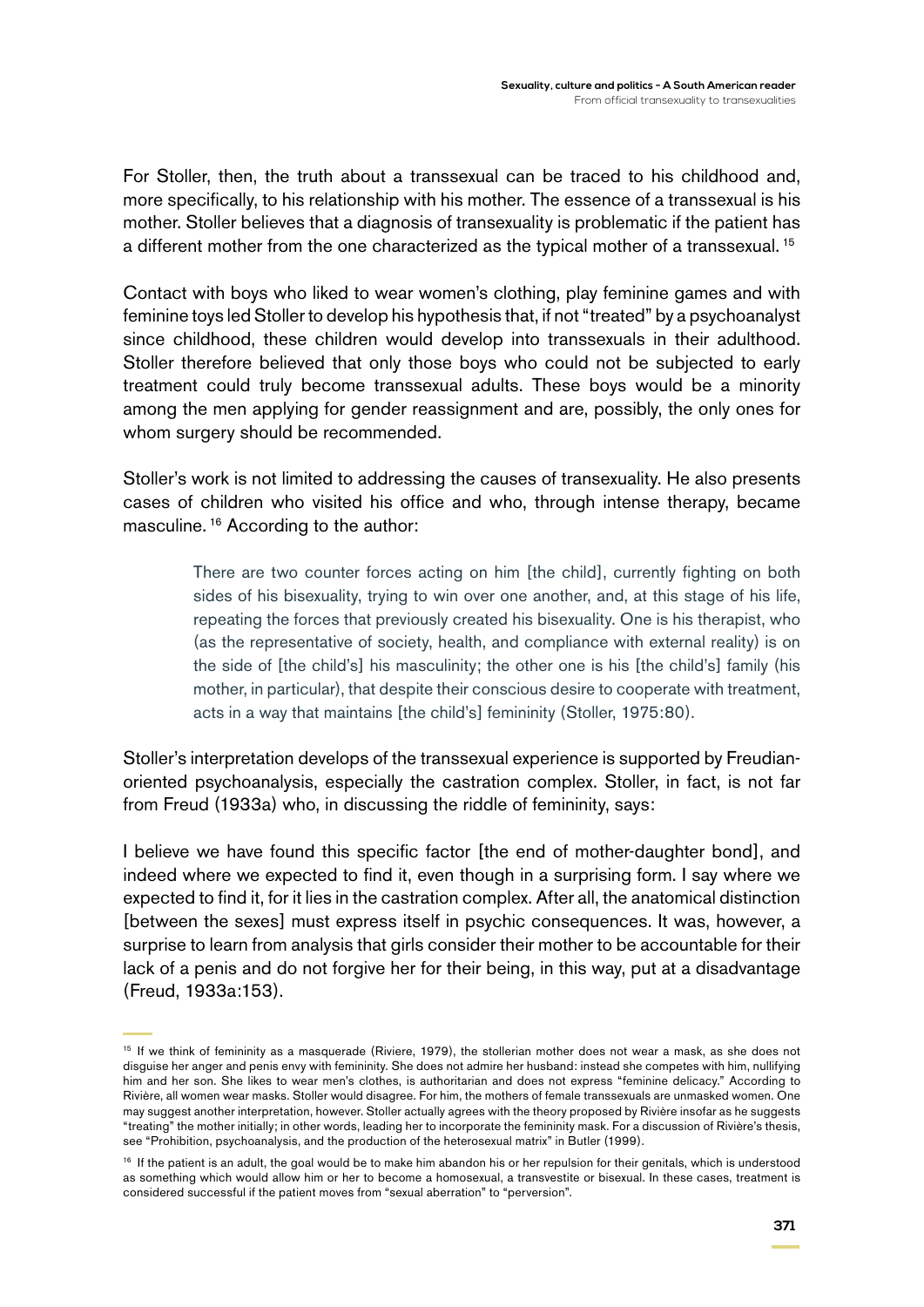Sexual difference in this line of thought will also definitely impact upon a boy who, observing a girl's body and her lack of a penis, awakens in his memories

> (…) the threats he brought on himself by playing with that organ. He begins to give credence to such threats, and falls under the influence of the castration fear, which will be the most powerful moving force in his subsequent development. The castration complex of girls is also starts with the sight of the genitals of the other sex. They at once notice the difference and, it must be admitted, its significance, too. They feel seriously wronged, often declare that they want to "have something like it, too," and become victims of the "penis envy", which will leave permanent traces on their development and on the formation of their character and which will not be surmounted in even the most favorable cases without a severe expenditure of psychic energy (Freud, 1933a: 154).

The explanation for a girl's connection with her father lies in her original desire to possess a penis, which is denied by the mother. However, the feminine situation, or femininity, only imposes itself if the wish for a penis is replaced by the desire for a baby. Through strong psychic energy expenditure, "the baby takes the place of the penis in accordance with an ancient symbolic equivalence" (Freud, 1933rd: 158). That is to say, motherhood and heterosexuality are fated in the constitution of what Freud calls *"normal femininity"* (1933a: 163). 17

> (..) A mother can transfer to her son the ambition she has been obliged to suppress in herself. She can expect from him the satisfaction of all that has been left over from her masculinity complex. Even a marriage is not safe until a wife succeeds in making a child out of her husband and acts as a mother to him (Freud, 1933a:164).

Here, then, we find the "stollerian mother". She is a woman who cannot resolve her castration complex. Her penis envy has no limit. The care and pampering she gives to her child are characterized by excess. Her son is her phallus, which creates an extreme symbiotic relationship between him and her, excluding the father figure. With this exclusion, the Oedipus complex cannot be established.

The transsexual experience reverses this logic. Penis envy becomes, metaphorically, "vagina envy". The penis (the universal signifier) loses its power and is transformed into "something that will not let me live", "a piece of meat between my legs", according to testimonials of transsexual women when justifying their desire for reassignment surgery. The same logic holds true for male transsexuals when they refuse to "fit" the definition of "normal femininity" and deny the destiny of motherhood, usually requesting breast

<sup>17</sup> Regarding the castration complex and its resolution, Freud also affirms that: "(...) Not until the emergence of a wish for a penis does the doll-baby become a baby conceived by the girl's father and, thereafter, the aim of the most powerful feminine wish. Her happiness is great if, later on, this wish for a baby finds fulfillment in reality and quite particularly so if the baby is a little boy who has the longed-for penis." (1976: 158).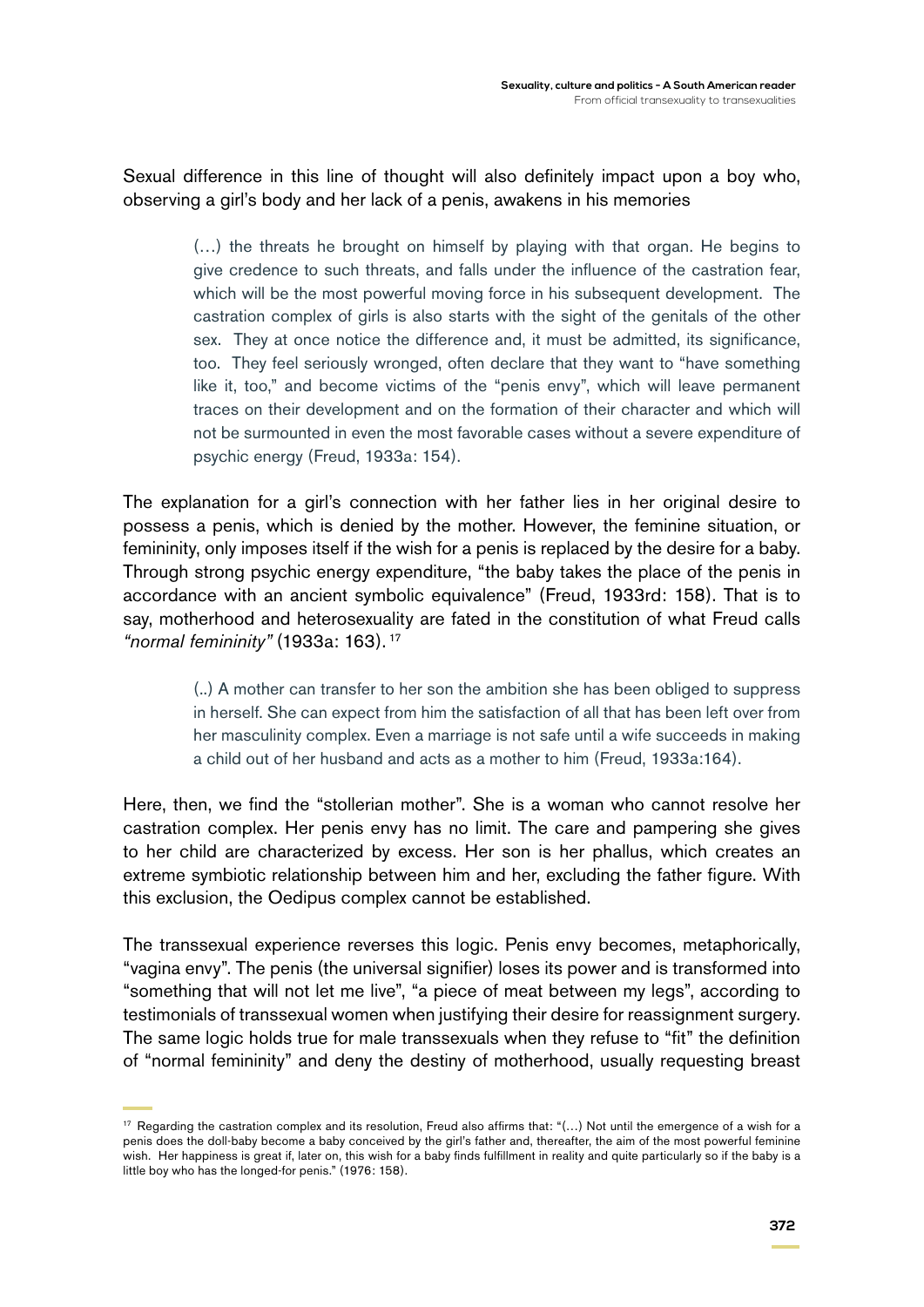removal as their first surgery—precisely the body part which visibly marks them out as women. Both transsexual women and transsexual men develop techniques to hide their penis and breasts, respectively, even before performing surgeries.

Stoller's theories, based on his psychoanalytic perspective, have been weakened by the theories which eliminate the penis as a symbol of *status* and/or as the original referent. This has resulted in a challenge to the direct link between gender, sexuality and subjectivity. From the stollerian viewpoint, the gender performances of transsexuals must be interpreted and normalized as disorders, aberrations and disease. Pathologization individualizes the conflicts, since the expert will focus upon the mother-child dyad or the mother-son-father triad. By discussing conflicts as "personal problems" or linking them exclusively to family history, stollerians are able to save castration theory and the canons that underlie the binary reading of bodies—the foundation of the heterosexual matrix.

The therapist's task, according to Stoller, is to induce the Oedipus conflict so that a "normal" femininity or masculinity may arise. The author reports cases of mothers who took their children to his office, desperate because their sons liked to play with dolls, wore "improper clothes" and indulged in other "abnormal" behavior. According to the author, the sooner the mother became aware of these "deviations", the easier the "treatment" and "cure" was.18

> We feel that it does not matter how much these children may experience the feminine part of their bisexuality: femininity is not yet fixed as it is in adults. We begun to have some success in the treatment of children and we thus believe that femininity can be changed when we show them a new "country." We are optimistic that, after lamenting their losses, these boys will realize that it is worth being a man. We hope that, since it is easier for children to learn the language of a new country than it is for adults, even "displaced" children may learn the language of masculinity (Stoller, 1975: 93).

An indicator of the treatment's success (or that the Oedipus conflict was properly induced) is seen when *"a broad hostility towards the mother begins to appear."* (Stoller, 1975: 33)

Stoller names this treatment *"therapeutically induced Oedipus complex"* (1975: 101). The success of this induction occurs when the structural elements of hegemonic male

<sup>&</sup>lt;sup>18</sup> Analyzing the case of a child who was brought to his office by his mother, Stoller says, "She waited until he was 5 years old to seek help (...). Without treatment, it may be too late for the child to develop as a male person" (1982: 42). According to Stoller, the therapist can only act on the gender identity of a child if the "problem" is detected early on, because after a certain age it becomes irreversible, fixing the subject definitively in a certain position within gender relations and sexuality. The period of flexibility would be around the first year of life, when the child develops the fundamental and unalterable roots of his masculinity or femininity.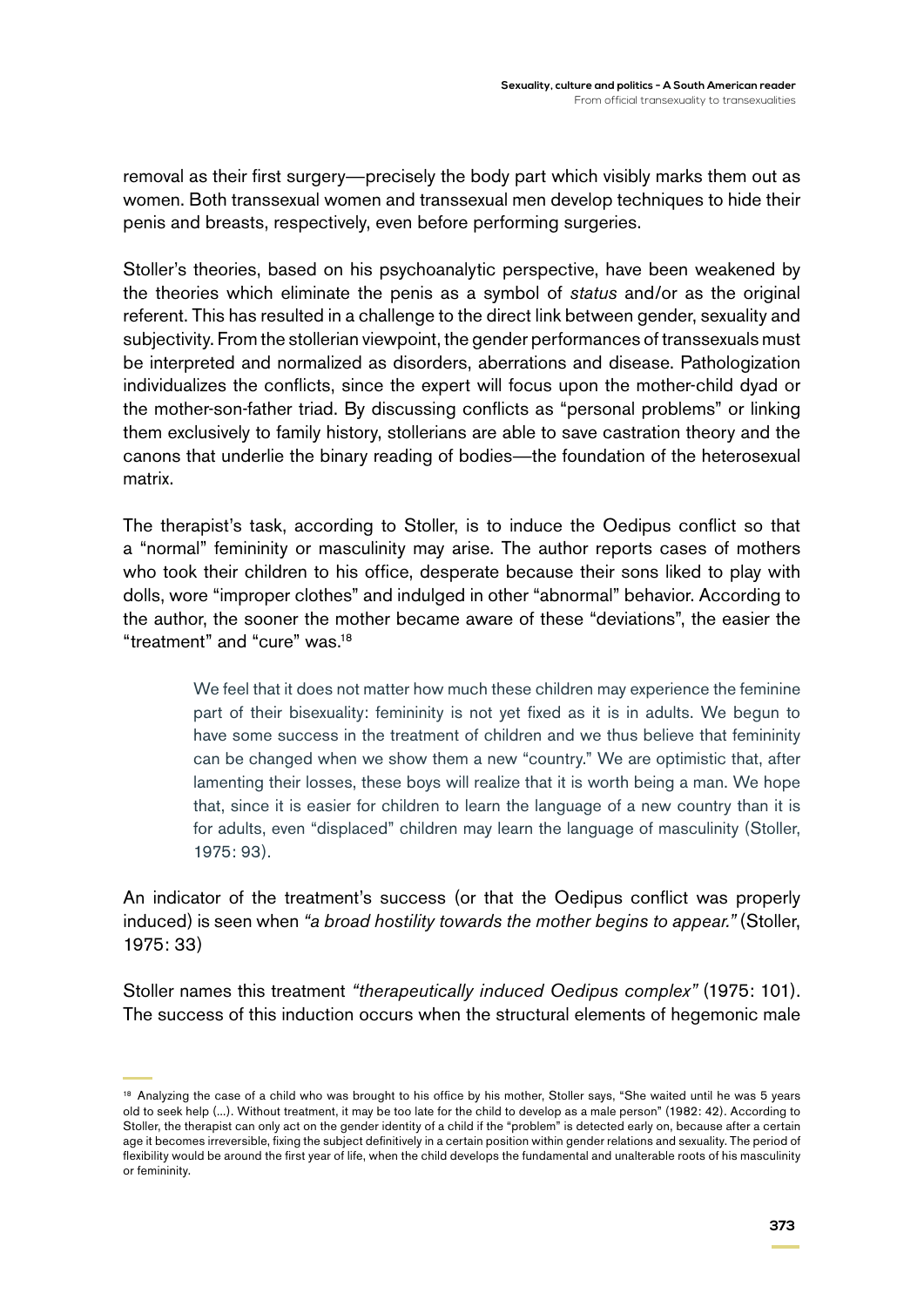identity become emphasized.<sup>19</sup> From the moment the penis is recognized as something which differentiates between masculine and feminine, new meanings are attributed to the genitalia.

Stoller describes an example of an induction which he claims was successful:

The boy began to appreciate his penis (for example, he started to stand up when he urinated, as opposed to sitting down). He developed phobias; physically attacked women, dolls and girls with pleasure rather than anger, a dominant affection. His jokes seemed more intrusive, such as throwing and hitting balls at his mother and other women (Stoller, 1975: 29).

After the boy was encouraged to express hostile feelings, it was observed that he gradually became more aggressive and "began punching Barbie [a doll] violently in the face, shouting angrily, 'shut up', or 'take that, Barbie ', or another girl's name" (1975: 105). Some indicators of successful treatment, other than aggressiveness, were identification with the male therapist, sexual curiosity, aggression and increasing distance from the mother. According to Stoller, "these signs of the Oedipus complex seem to be the product of therapy" (1975: 105).

In order to prove that it is possible to "cure" those who display effeminate behavior, Stoller relates several stories of children who have managed to recover their masculinity, thus preventing them from becoming transsexual adults. One of these children made a list of rules that a real boy should follow. This is once again reproduced by Stoller as an example of a successful induction:

> 1 - Do not play with girls; 2 - Do not play with girls' dolls 3 - Do not wear girls' clothes; 4 - Do not even look in your sister's closet; 5 - Do not sit like a girl; 6 - Do not talk like a girl; 7 - Do not stand like a girl; 8 - Do not comb your hair like a girl; 9 - Play like a boy; 10 - Do not wear make-up; 11 - Do not let your room look like a girl's room; 12 - Do not pose; 13 - Be a boy (Stoller, 1975: 102).

This child was able to "recover" the masculinity which was being emasculated by his mother. The therapist thus successfully played the role of a "(...) representative of society, health and compliance with external reality" (Stoller, 1975: 80).

I agree with Billings & Urban (1982) when they suggest that in the case of transexuality, doctors cure neither the body nor the mind, but perform a moral function.<sup>20</sup> The device of transexuality puts into operation what is probably one of the most dramatic examples

<sup>19</sup> Regarding "hegemonic masculinity" and "masculine identity", see Bento (1998) and Cornell (1987 and 1995).

<sup>&</sup>lt;sup>20</sup> The authors spent four years analyzing and interviewing dozens of physicians and patients in various clinical environments in the USA. Urban (1982) was a participant observer for three years (1978-1980) in a transgenitalization clinic.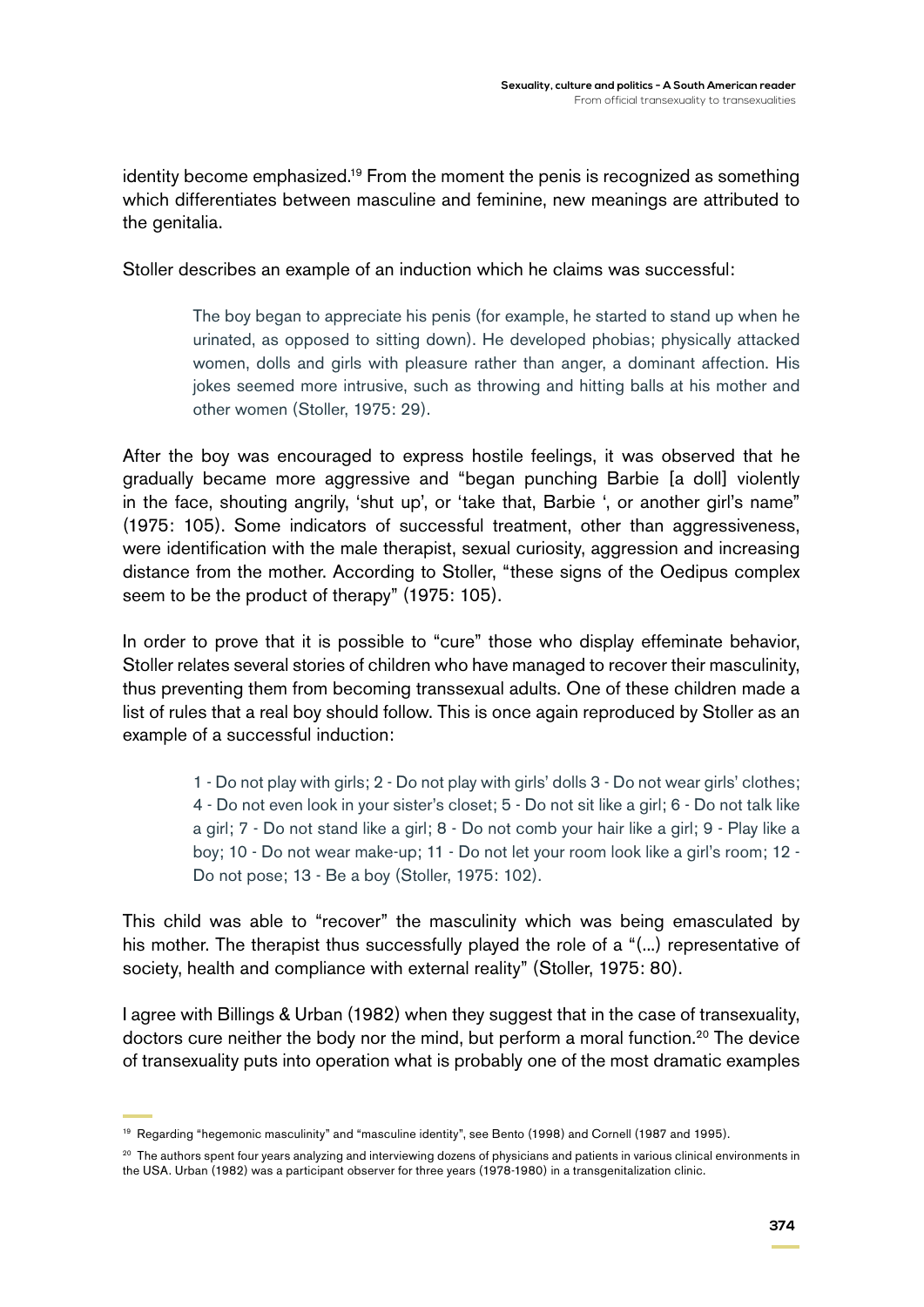of contemporary professional authority. This authority is obtained and based on an inversion: it is assumed that the source of conflict is the subject and not gender rules. Through the naturalization of conducts, the depoliticization of the conflict eliminates engendered power relations that naturalize the truths that underpin the operation of the device.

#### **2.I – Where is the overprotective mother?**

The relationships between the transsexual people who were interviewed and their mothers and families, in general, are far from Stoller's model. These transsexuals' stories show different degrees of closeness with their mothers, ranging from a certain proximity to total absence. For Sara, Carla and Mary, their mothers were absent during large periods of their lives.<sup>21</sup>

Sara defines her mother as "very methodical and prejudiced." At age 16, Sara decided to leave home because she couldn't stand to be under her mother's control anymore. At this point in her life, Sara could not define her conflicts, which were experienced in secret. She was moving away from her mother, from one place to another, from one relative's house to another's. Currently, Sara defines her mother as a stranger. At the age of 22, now in college, Sara began to wear women's clothing. When she noticed the visual changes her "son" had produced, Sara's mother commented: "You can undergo a thousand plastic surgeries, but you'll never become a woman."

> **Sara:** Do you know what my mother told me? That if I want to become a real woman, I'll have to perform many surgeries on my face, on my whole body (...). Now what can you expect from a mother who says things like that? How can she talk to me like that? She's the one who always abandoned me, always left me alone... She abandoned me! Abandoned me! My father? He does not even count. But she abandoned me, not because I'm like what I am: I only came out recently. It was always like that. It never changed.

Carla went to live with a maternal uncle when she was still a child. Those times were "hell" for her because her relatives treated her like a "slave". Like Sara, Carla also had to hide her interest in "girls' stuff." She began to develop a closer relationship with her mother at age 16, when she went to live with her.

Maria's mother was the mistress of a farmer who had three children from her first husband. When Maria was born, her father demanded that his legitimate wife take over her education. Maria used to meet her biological mother during holidays. Her father died when she was five. At the age of 12, Maria ran away from home and started to

 $21$  For a better understanding of the interviewees' stories, see Bento (2003b).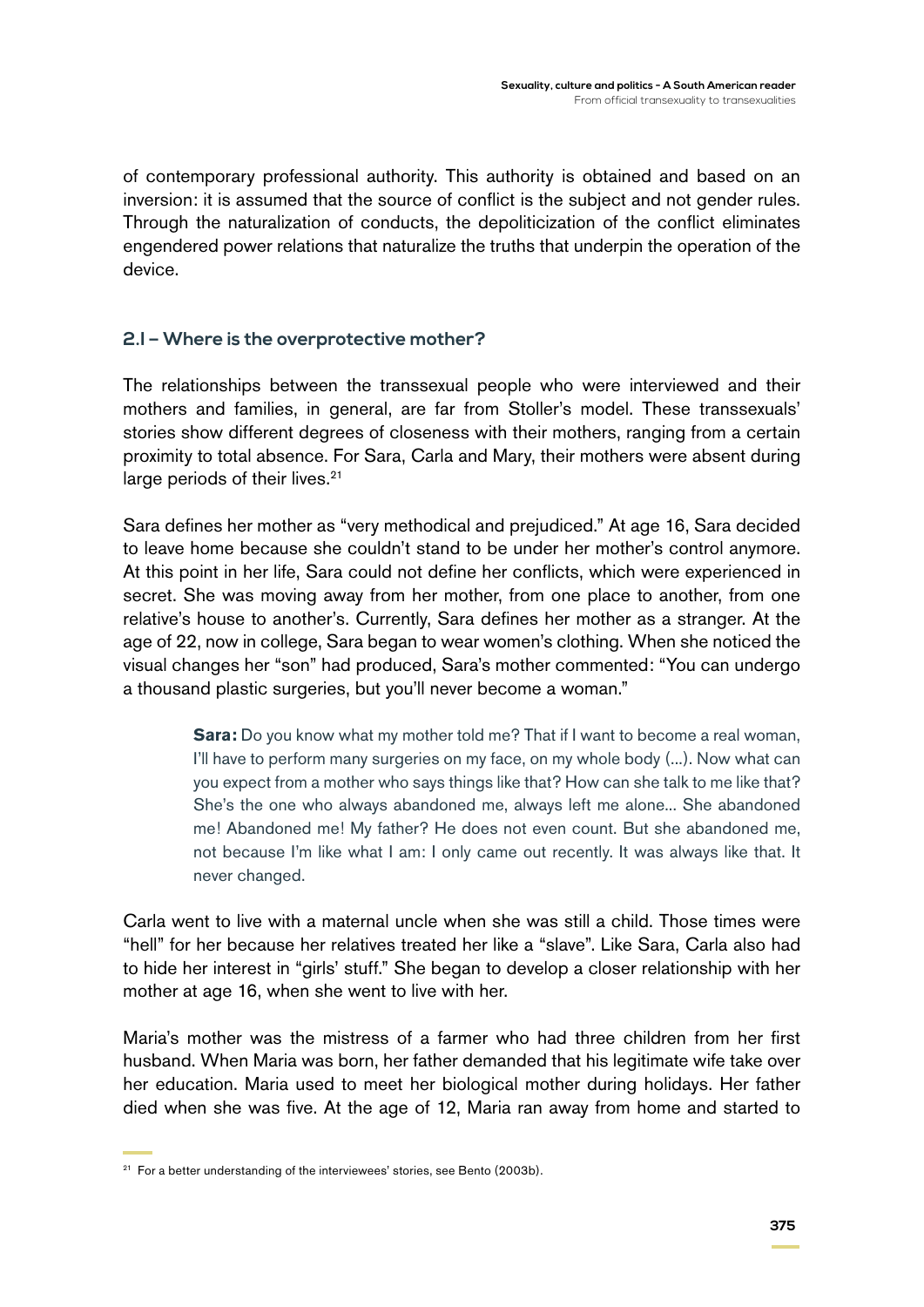work because she could not stand her father's wife's mistreatment and her biological mother's consent to this. At the age of 16, Maria became a sex worker.

> **Maria:** I was twelve when I ran away. I went to my mother's. I stayed with her for a while, during nine months, and my mother tried to convince me to return to my father's house, to the people who raised me, who looked after me, right? I said: "I am not going." I was afraid of my stepmother, who used to beat me because of who my mother was. She mistreated me so much! She twisted my ears and even wounded me sometimes. When I ran away to find my mother, my head would hurt like hell and it was covered in wounds because [my stepmother] used to beat me with a stick.

These narratives lack the presence of an overprotective stollerian mother, jealous and envious of the penis, emasculating her son through exaggerated care and affection. Instead, abandonment, prejudice and lack of maternal references are the main features of these transwomen's stories.

The same motif is repeated in Katia's story. Her relationship with her mother is strongly marked by feelings of rejection. When interviewed after surgery, Katia said she wanted so much to return to her hometown, where her mother lived, in order to show her mother that she had finally got what she wanted.

> **Katia:** As soon as I finish my surgeries, I want to return and meet my brothers and my mother. I will arrive looking very pretty, and preferably with a boyfriend. I want to prove to them I was right all along.

Katia's mother always rejected her, although Katia was responsible for the household while her brothers worked in the fields. She remembers her father as a very caring and protective person. Katia recalls that when a visitor came to the farm where they lived, her mother would ask her not to appear in the living room. Her uncles would not let their children touch Katia's hand, because they were afraid of the children would "catch this disease".

> **Katia:** Oh, I was beaten so much! So much and so many times and I did not understand why my mother would do it. I think she saw me being born as a man and saw that man suddenly turning into a woman, although I never felt anything in my penis. I never got an erection.

> My mother tried to force me, beat me, to change the things I liked, the way I played... But it is interesting, as I told you: she beat me, but forced me to take care of the house, do the washing-up and cooking, take care of the plants. When my father was there, he would even help me, defend me. And I had my little toy house. It was made of wattle-and-daub. There was even a little stove like that one [she points to her home's wood stove]. But nothing is worse than rejection! I wanted to have her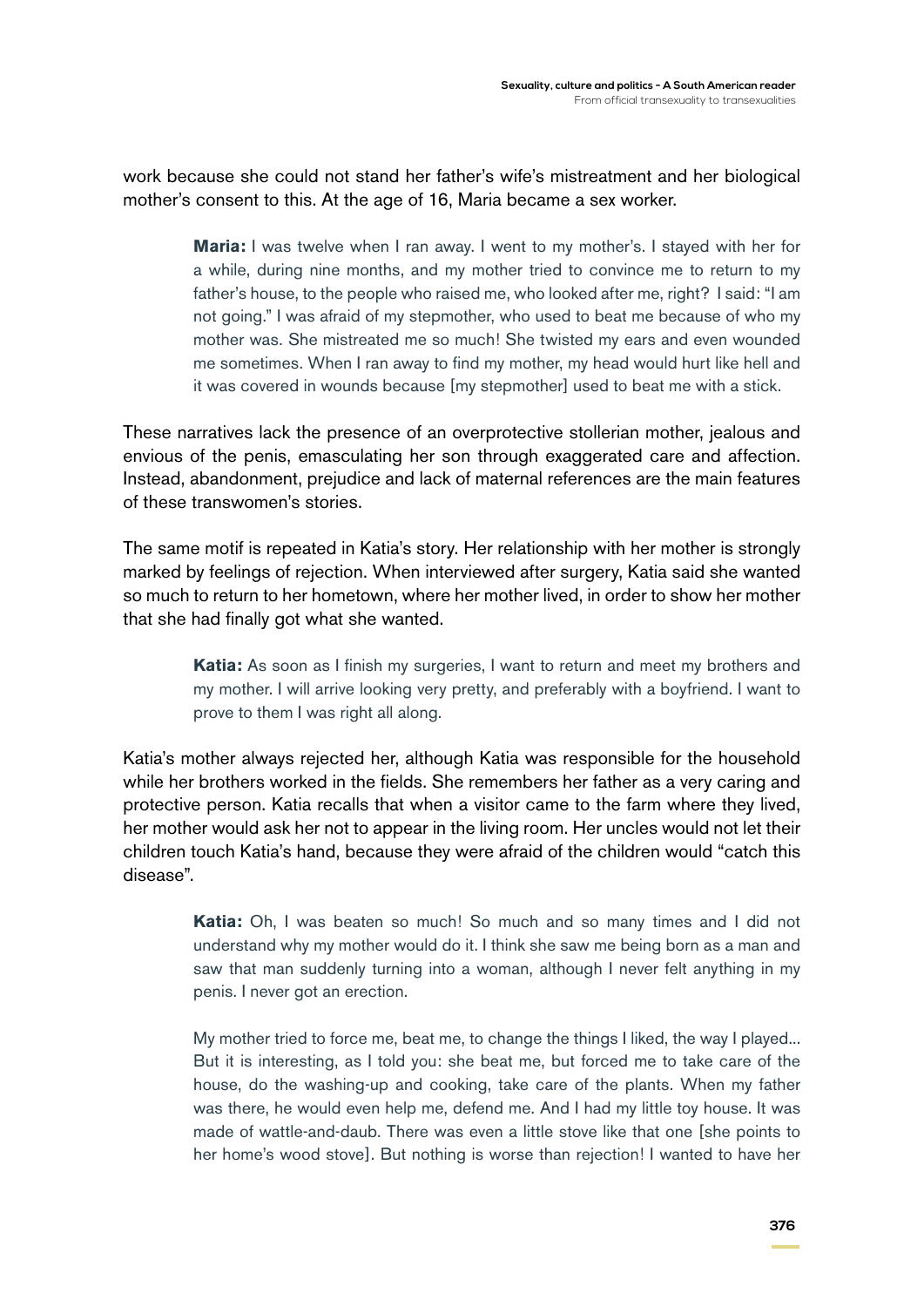around to tell her when I was in love, when I saw a cute guy... Recently, she's begun to call me "daughter", but before that she didn't call me anything, she did not know what to call me.

Andreia, Helena and Peter maintain relationships with their families. Their mothers are not defined as "loving women", however. Andreia, who lives with her parents, acknowledges their difficulties in accepting her situation, especially in the face of pressures from their neighbors.

Helena lost her father when she was 10. When she started to behave like a woman, enjoy women's clothing and hang out with gay friends, she was already a teenager. Her mother worked hard to raise her three children, not having time to "dedicate to pampering" any of them.

Peter's story is similar to Helena's. He lost his father when he was a child. His mother had to raise the children on her own, spending a lot of time away from home. Peter's relationship with his mother was tense, because she used to condemn him for "behaving like a man." In order to put an end to these quarrels, Peter even tried dating a boy and wearing women's clothing, but had no success in these efforts, which only increased his conflicts.

Marcela and Barbara claimed to have unconditional love for their mothers. According to Marcela, "my mother is everything". Barbara lost her mother when she was 25, and although her mother did not support her "different" behavior in relation to other boys, she was the only family tie Barbara had.

> **Barbara:** I think my mission on earth was to take care of my mother. My father never called me. He only brought me into this world and then abandoned us. My mother did not have much time. [She was] always working in other people's houses. I even had to live with my aunt until I was 10, when I was raped. My three cousins raped me. It was only then that I went to live with my mother. She never really accepted the way I was, but I understand her.

These family histories are marked to a greater or lesser degree by poverty, by women who were abandoned by their husbands, by fragmented families. The stollerian view would seek out in the relationship between the children and their mothers the explanation for the child's transsexualism and probably come to the conclusion that none of the above cases represent "real transsexuals". Because of this, the transsexuals would be barred from performing reassignment surgery and would possibly be assigned therapy in order to accept their homosexuality. Although transexuality is an experience that relates to gender issues and therefore says nothing about an applicant's sexuality, therapists interpret gender identity by linking it directly to sexuality.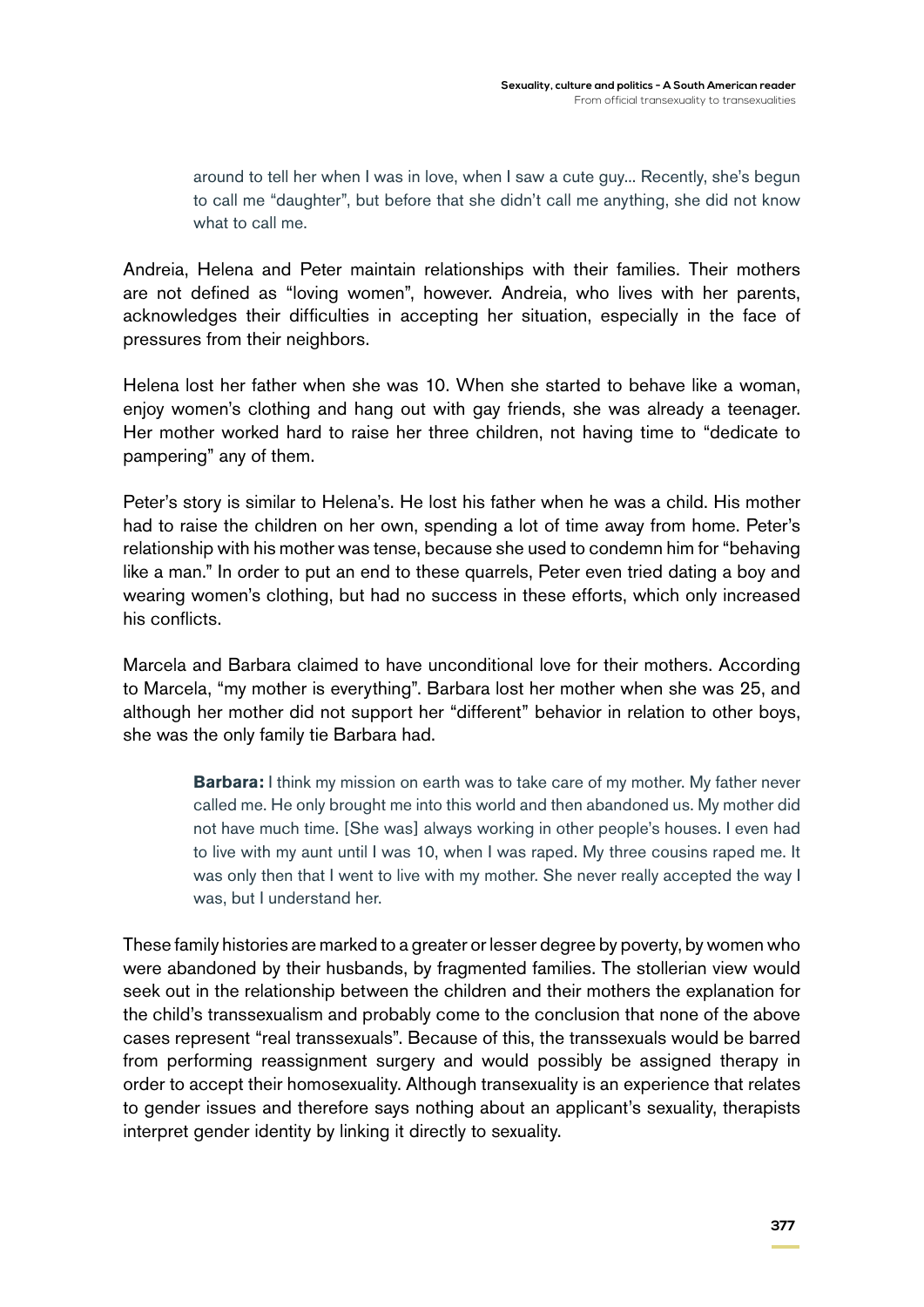According to Stoller's point of view, surgery would be recommended only as a last resort and the "real transsexual" would be very rare. In order to prevent gender identity from becoming "a freak show", parents—and especially mothers—are required to be very alert to their children's behavior. Therapeutical intervention would be successful if it were performed early on in life, when it is still possible for social factors to intervene in the trajectories that gender identity follow. After this brief period, any "treatment" would be jeopardized. Thus the importance Stoller places on childhood behavior (games, colors, clothing, relationship with parents and relationships with friends) and play during therapy in producing a diagnosis of transexuality.

## **3 - The Benjaminian transsexual**

The construction of definitions for determining "true transexuality" has not been limited to Stoller's work. Harry Benjamin has devoted part of his intellectual life to this task and to developing another explanation for the genesis and the "treatment" of transexuality. There is thus a dispute, sometimes implicit other times explicit, among psi professionals regarding the criteria which should be used to establish the ultimate truth when determining transexuality.

From Benjamin's point of view, "sex" is comprised of various kinds of sex: the chromosomal (or genetic), the gonadal, the phenotypic, the psychological and the legal. Chromosomal sex is responsible for determining sex and gender (XX for women and XY for men).

When an applicant begins a gender identity program, one of the first required tests is the karyotype. The detection of a chromosomal malformation changes the diagnosis from transexuality to hermaphroditism. In this case, reassignment surgery is automatically recommended. For many, this exam represented a moment of hope:

**Marta:** I thought, "I hope I have a problem." I really wanted this to happen. But unfortunately, I am now convinced that the origin of transexuality is social.

Benjamin considers that chromosomal sex plays a key role in determining gender identity. According to this author:

> Barring accidents during gestation, which could bring about hermaphroditic deformities, the newborn boy or girl will reveal their sex through the presence or absence of primary and secondary genital organs. The testes (and the ovaries) are "primary" because they are directly concerned with reproduction. The secondary organs of the male are the penis, scrotum, prostate, masculine hair distribution, a deeper voice, and so on, and a masculine psychology (such as aggressiveness, self assurance and related traits). All these are further developed and maintained by the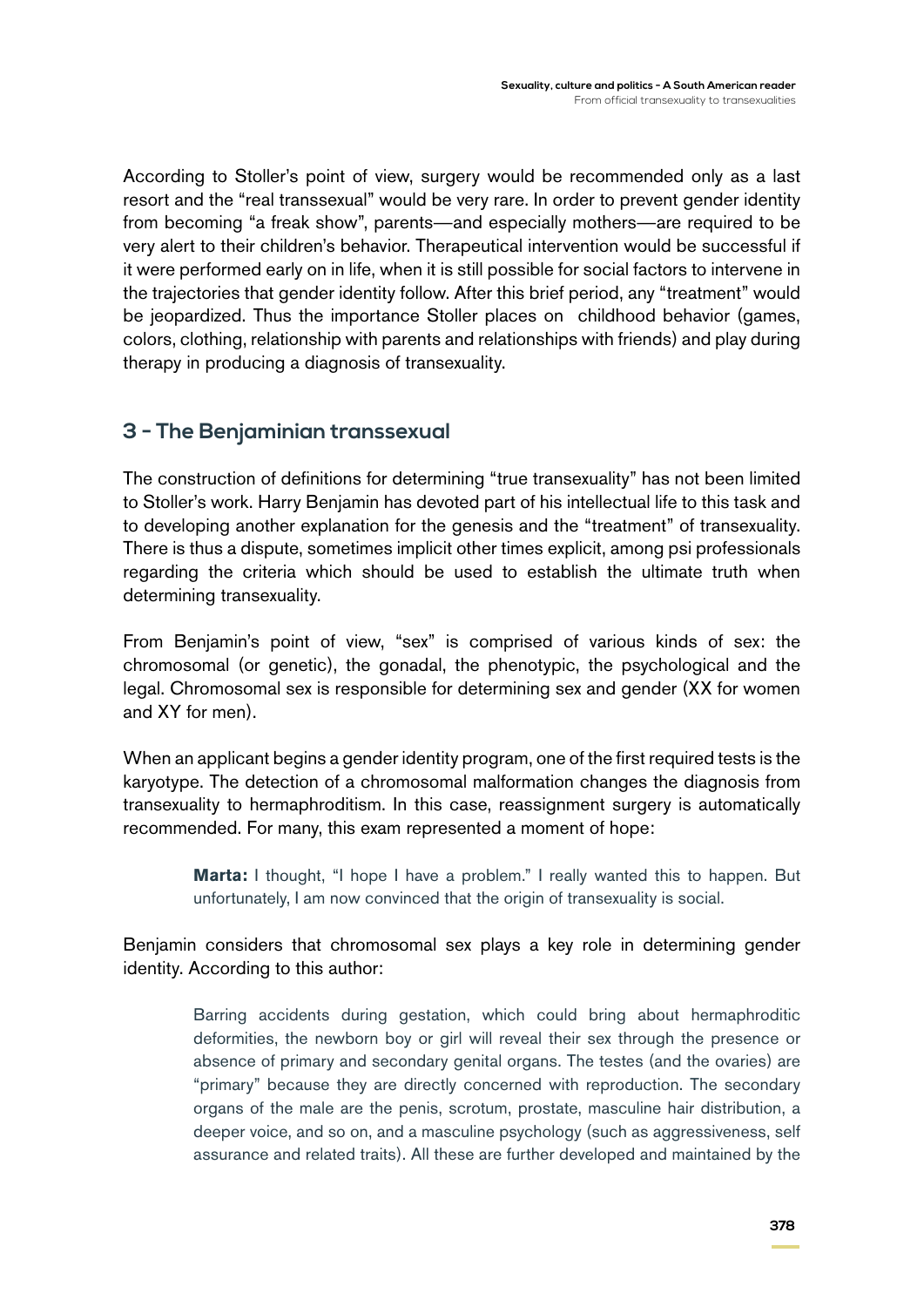testicular hormone called androgen. The secondary female characteristics are the clitoris, vulva, uterus (with its menstrual function), vagina, breasts, a wide pelvis, female voice, female hair distribution, and the usual feminine mental traits (shyness, compliance, emotionalism, and others) (2001: 16).

"Tell me which hormones you have and I will tell you who you are!" is perhaps the best way to summarize Benjamin's ideas. The riddle of gender identity is thus located in hormones for this author, and all discussions regarding this topic are doomed to failure if they do not take this inexorable truth into account.

Returning to the definition of the sexes, gonadal sex is divided into two: germinal sex (used for procreation) and endocrinal sex. For Benjamin,

> Germinal sex serves for procreation only. **The normal testes produce sperm and where there is sperm, there is maleness. The normal ovary produces eggs (ova) and where they are found, there is femaleness.** (…) The masculine man and the feminine woman are primarily inherited qualities, but to a large extent they are also the products of endocrinal sex (2001:10) [our emphasis].

Determination of gender and sexuality is thus directly linked to the body's hormonal composition. Finally, Benjamin presents psychological sex as the most flexible of all the sexes, sometimes even occurring in opposition to the others: "Great problems arise for those unfortunate persons in whom this occurs. Their lives are often tragic and the bulk of all the following pages will be filled with their misfortunes, their symptoms, their fates and possible salvation" (Benjamin, 2001: 16). For Benjamin, then, it's this sort of opposition between the biological and the psychological that characterizes the "transsexual phenomenon".

Normality occurs when the various constituent levels of sex are not in disagreement. A behavior that shows any sign of shifting between these levels is a symptom of some disease. Besides hormonally determining femininity and masculinity, the natural heterosexuality of bodies incorporates the different kinds of sexes into "sex."

It may seem contradictory that Harry Benjamin, who believed in the biological determination of gender identity and sexuality, has faithfully defended reassignment surgery, given that transsexuals can be seen as proof that his theories are wrong. In Benjamin's opinion, however, there is no contradiction. He claims that with the development of the biomedical sciences, an answer to this "phenomenon" can be found. For this reason, Benjamin constantly criticizes psychoanalysts and psychologists who advocate listening therapy as the most appropriate treatment for transexuality.<sup>22</sup>

 $22$  There is currently a group of scientists conducting research on the Netherlands with the brains of deceased transgender women and men. They are mainly researching the hypothalamus, which is supposed to be responsible for behavior, including sexual behavior. This team is led by endocrinologist Gooren (papers s/r), an advocate for and researcher of the neurobiological causes of transexuality.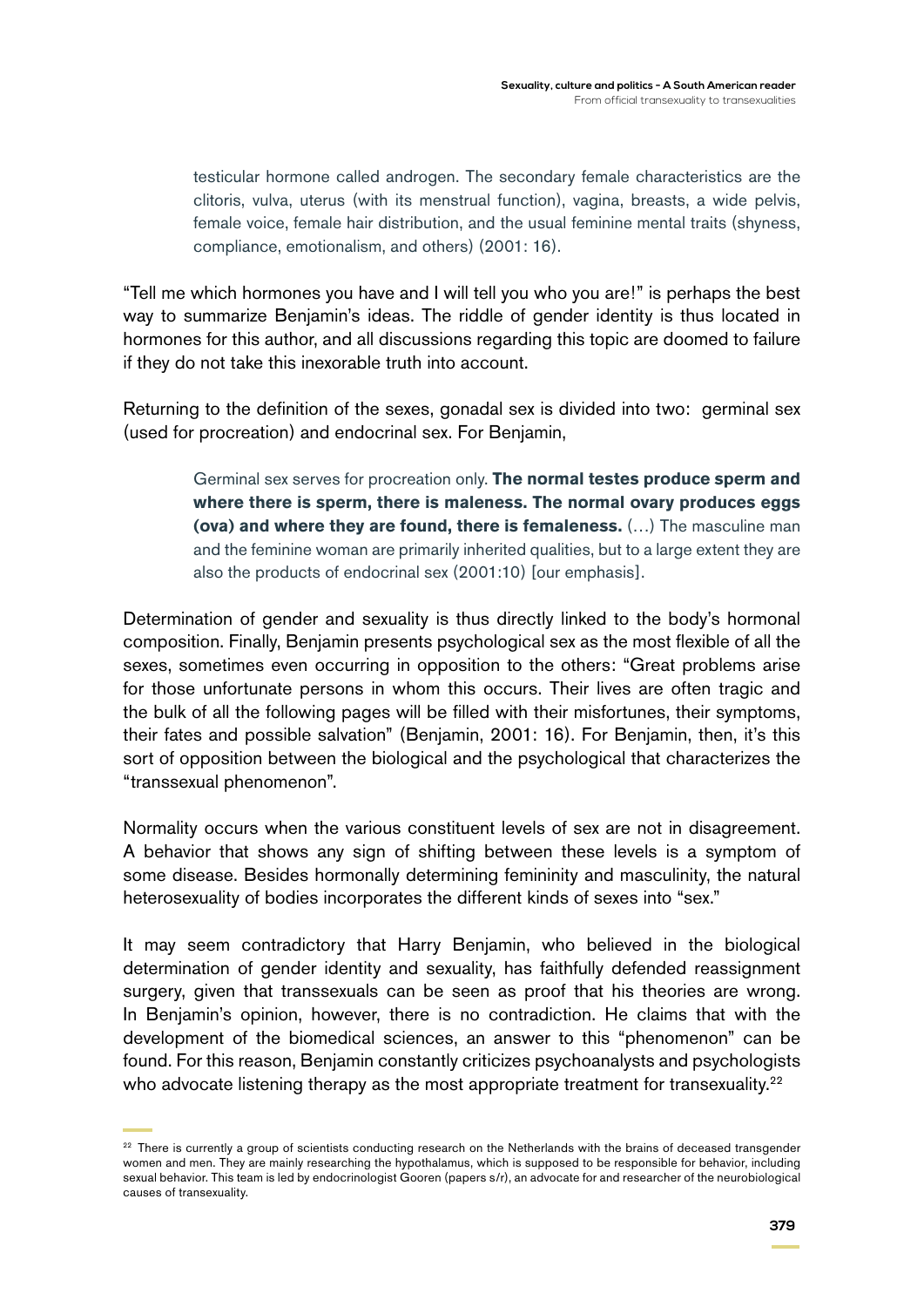Self-diagnosis is defended as legitimate by Benjaminians. For Benjamin, surgery is the only possible therapy for "real transsexuals". By locating the origin of gender identities in chromosomal sex, Benjamin indicates that the subject's ultimate truth should be sought not in their behavior, but in the biology of bodies, especially in hormones. The immediate consequence of Benjamin's assertions is the definition of transexuality as a disease.

According to Ramsey (1998), an author who partly agrees with Benjamin,

(...) As much as this sounds harsh, transsexuals are not normal. To say that a transsexual—or someone who has a cleft palate or congenital heart defect—does not have an anomaly is only an illusion. But to say that all of these patients may be approximated to normality with the help of medicine and psychology is correct... As much as they feel "normal" inside about their gender identity, transsexual people are not really complete or whole if the inside is not consistent with the outside. Once again, to say that the transsexual does not deviate from biological and psychological norms is misleading. In my opinion, it is preferable to consider the real problems inherent in this disorder and to solve them rather than to deny them (Ramsey, 1998: 80).

Benjamin has selected certain indicators which he considers constants in the stories of transsexuals and which establish the parameters for defining the "true transsexual". It did not take long for these criteria to be considered references in evaluating applicants for reassignment surgery. These indicators have been established in terms of features that establish transsexual identity from a limited number of attributes. I am referring here to the process of the constructing of a universal transsexual person.

This universalization has established only one possibility for the resolution of conflicts between body, subjectivity and sexuality and at the same time has differentiated transexuality from other "disorders" (in Benjamin's conception) such as homosexuality and transvestism. Transexuality has thus gained its own statute and a different diagnosis in this scheme of things. According to Benjamin:

> Some investigators believe that these two conditions, transvestism and transexuality, should be sharply separated, especially on the basis of their "sex feelings" and their chosen sex partners (object choices). The transvestite—they say—is a man who feels himself to be a man, who is heterosexual and merely wants to dress as a woman. The transsexual feels himself to be a woman ("trapped in a man's body") and is attracted to men. This makes him a homosexual, provided his sex is diagnosed from the state of his body. But in diagnosing himself in accordance with his female psychological sex, he considers his sexual desire for a man to be heterosexual, that is, normal (2001: 30).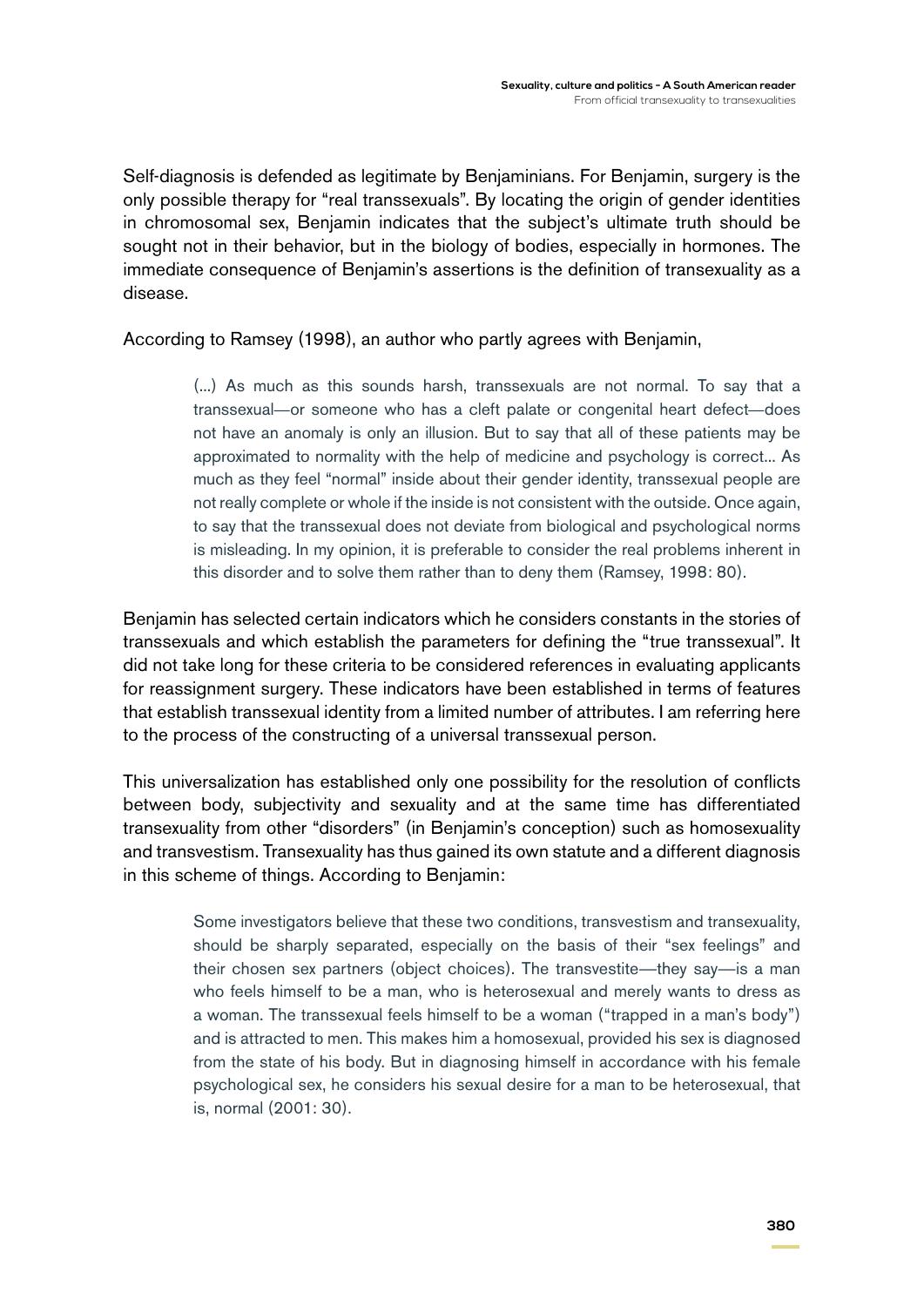The "true transsexual", for Benjamin, is fundamentally asexual and dreams of having the body of a man / woman, obtained through surgical intervention. Surgery allows them to enjoy the social status of the gender with which they identify, at the same time allowing the exercise of a proper sexuality with the appropriate body. In this sense, then, heterosexuality is defined as the standard from which one judges what is "a real man and a real woman".

During my fieldwork, I had contact with many transsexual persons who have an active sex life, who lived with their partners before surgery, who undergo surgery not to maintain heterosexual relationships and consider themselves to be gay and lesbian. I approached others who do not believe that surgery will enable them to achieve masculinity or femininity, because they claim their gender identities are not determined by the existence of a penis or a vagina. These transsexuals do not claim rights to reassignment surgery, but instead the legal right to use the identity of the gender they identify with, through changes in the name and sex specified on their official documents.<sup>23</sup>

### **3.1-From the Benjaminian transsexual to other transexualities**

The definitions proposed by Harry Benjamin in his book "The transsexual phenomenon", published in 1966, still exert great influence upon the construction and determination of what is considered to be the "true transsexual". This is characterized by:

> 1 – A total psychosexual inversion; 2 – Living and working as a woman, but wearing clothes is seen as being not enough;  $3 -$  Strong gender discomfort;  $4 - A$  longing for relationships with normal men and women;  $4 -$  Urgent requests for surgery;  $5 -$ Hating one's male organs (Benjamin, 2001: 45).

If all transsexuals hate their bodies, one can assume they have no sex life. Therapeutic listening is carried out in order to observe if these people feel they can obtain some pleasure with their genital organs. If they can, they will be probably be diagnosed as non-transsexuals. The "official transsexual" is almost asexual, since he or she cannot bear to touch their own organs.

The stories of games and sexual negotiations that some of my interviewees perform with their partners allow us to challenge the conception of the "true transsexual". Katia maintained relations with a man for almost three years. They lived together and had a sex life that was "satisfactory", according to her. Pedro defines his sex life as "good" and considers himself to be a good sex partner. He has had many "affairs". He lived

<sup>&</sup>lt;sup>23</sup> This is one of the main debates within the Spanish transsexual movement, given that there is a proposal pending in the Spanish Senate to make document changes conditional upon completion of reassignment surgery. For the Collective of Transsexual Women of Catalonia, legal changes of name and sex should not be conditioned by surgery.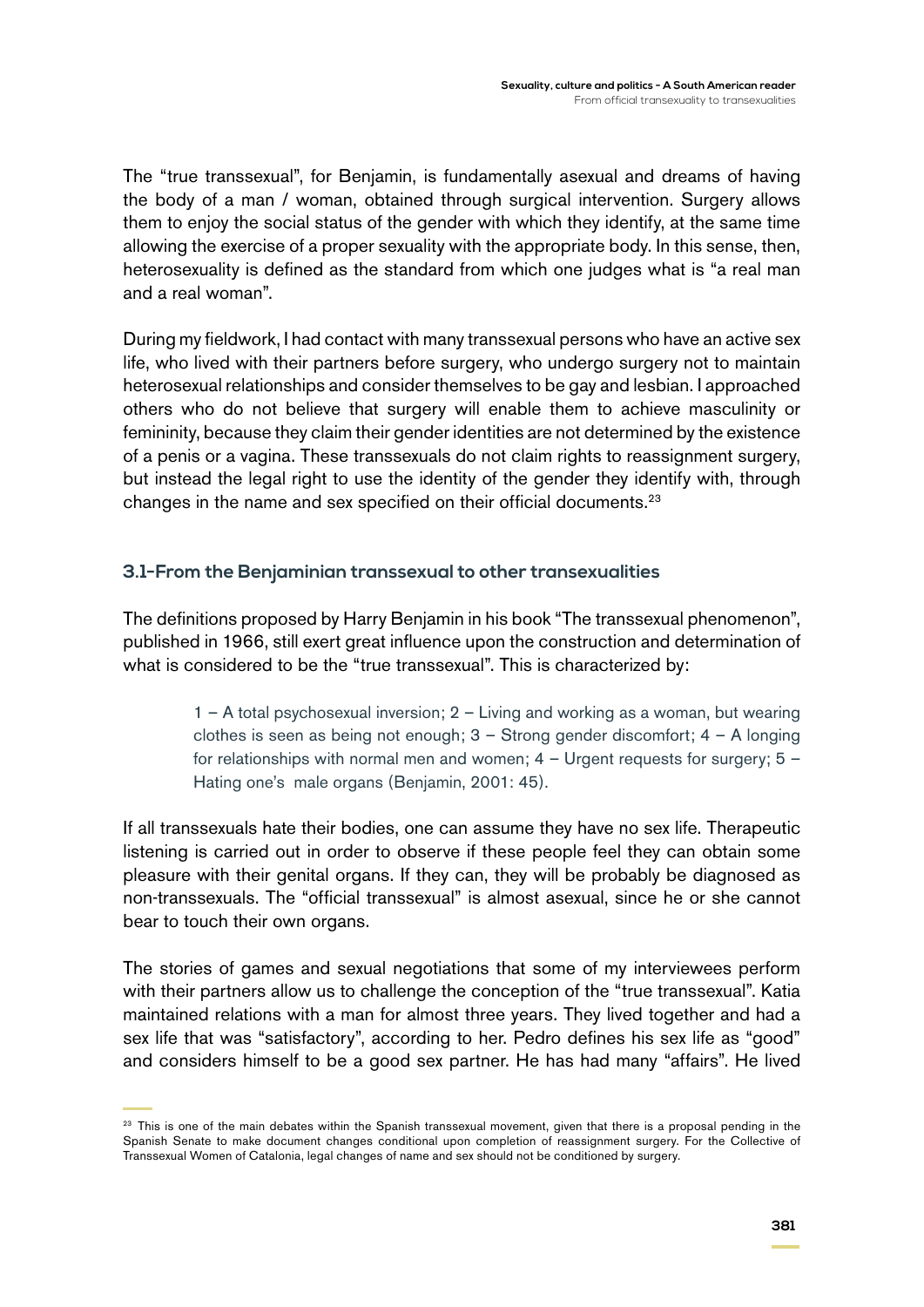three years with a partner and, similar to Katia, his partners (short or long term) did not know he was a transsexual.

> **Pedro:** "I told them I did not like them touching my chest and we only had sexual intercourse in the dark. I even had a prosthesis that I hid very well. Now I'm living with another girl."

For many years, Maria was a sex worker. She had several stable affective relationships. "I love sex", she says.

These stories erode the image of the transsexual subject as asexual. All the interviewees except for Sara were sexually active. The present article is not the place to discuss the complexities and negotiations that take place with regard to sexuality in these contexts. I would like to emphasize, however, that the construction of the asexual transsexual, so dear to Benjaminians, finds no support in many of the life stories of the people who define themselves as transsexuals.

If people hate their genitals it is basically because the organs do not allow them to have sex. Surgeries would thus supposedly enable them to resolve this issue, according to advocates of the Benjaminian transsexual model. The main motivation behind gender reassignment surgery, then, becomes the desire to exercise normal sexuality as a normal person, with an appropriate body. The supposed natural heterosexuality of the body thus functions like a matrix that gives meaning to the differences between sexes.<sup>24</sup> It is from this matrix that the transsexual experience is interpreted.

Many transsexuals think it is not the desire to maintain heterosexual relationships that leads them to undergo surgery, however. Many transsexual women define themselves as lesbian and male transsexuals often define themselves as gay.

Annabel was married for 20 years. She had a daughter and adopted a boy. In her relationship with her ex-wife, she performed tasks that are socially linked to feminine gender. She was never able to convincingly play the sexual role of the virile man. Her conflicts were maintained in silence for many years. There came a time, however, when Annabel could no longer live with her doubts and anxieties. When she finally sought the help of experts, she was still with her ex-wife. Her marriage became "unsustainable" when she started wearing women's clothes and joined a transsexual group. The love Annabel felt for her ex-wife did not diminish, however. All her fantasies and erotic desires were related to the female world and involved her wife. In Annabel's case, discussion of surgery and hormone therapy is not attached to the desire to maintain heterosexual relationships. After her divorce, in fact, Annabel's first stable relationship was with a woman.

<sup>&</sup>lt;sup>24</sup> For a discussion of the construction of dimorphism, see Laqueur (1992). For a discussion of the "heterosexual matrix", see Butler (1993, 1999).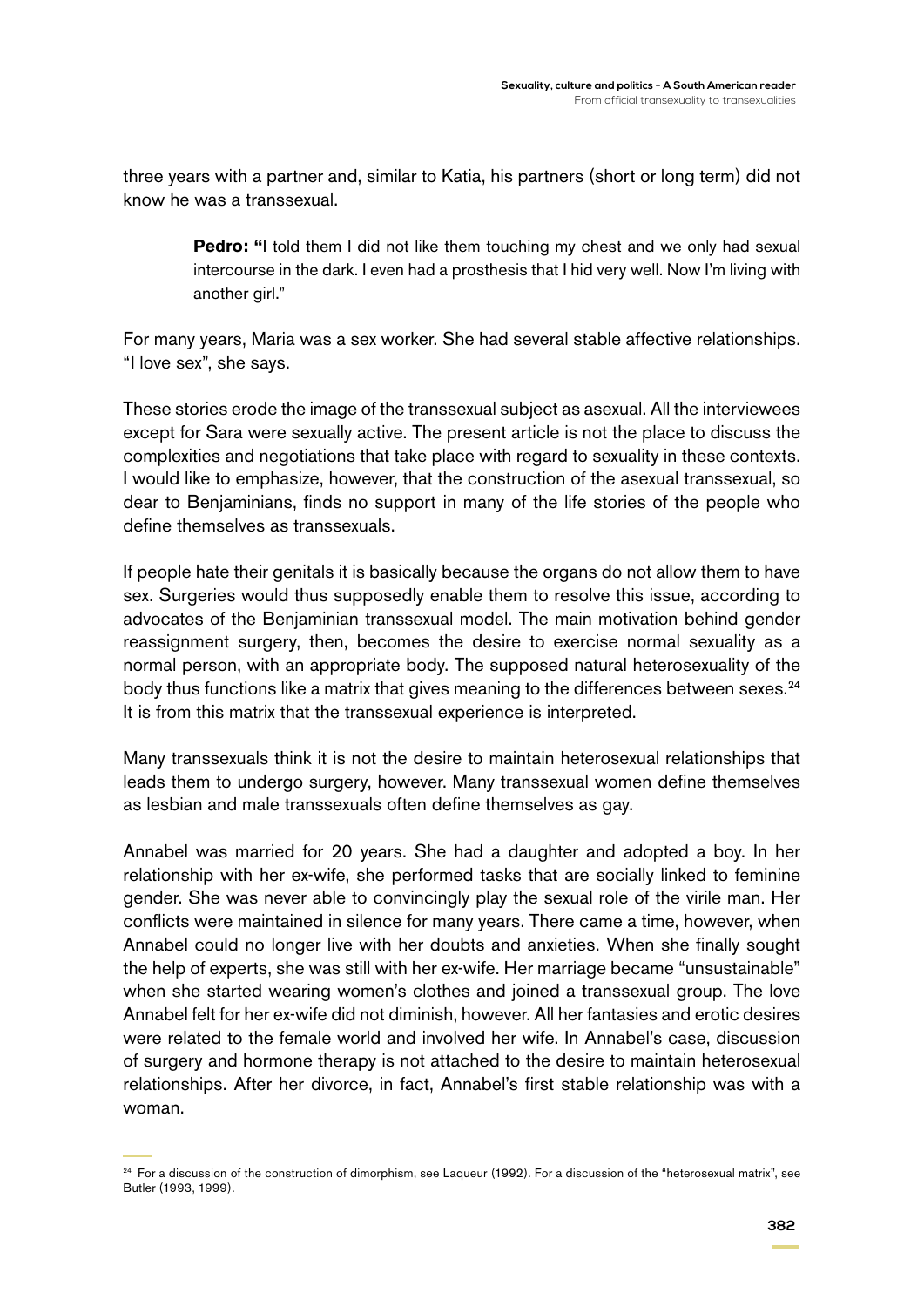Juana Ramos<sup>25</sup> discusses the construction of her gender identity, the representation of the body and the intersection of these levels in the construction of her sexuality. Her discussion provides a multiplicity of possible connections with discussions regarding the construction of identities:

> In my case, being sexually attracted to women (whether they are transsexuals or not: I do not make distinctions) was a personal conflict that required a true effort in terms of accepting myself as lesbian, in a way which is completely different from accepting myself as woman. This dissociation is not easy, although it may seem to be.... Over the years, lesbianism among transsexual women has gained increased visibility. This has resulted in more groups taking positions both for and against it. Back in the day, these situations constituted one or two isolated cases. But now a new category has been created: "lesbian transsexual women". [This involves] lesbian meetings which bar access to transsexual women, lesbian groups offering special invitations to transsexual lesbians, non-transsexual lesbians who have begun to wonder about the possibilities of having or not having sex with transsexual lesbians, etc... (Ramos, 2002: 20).

A new category has thus arisen which is internal to the transsexual experience under discussion: lesbian transsexual women. The visibility of this new identity configuration has caused a radicalization of the displacements initiated by this experience. It is no longer just the body that presents itself as being at odds with gender identity: sexuality has also moved away from biological norms.

The life stories of Annabel and Juana are placed in a complex web of meanings that open up space for new interpretations of sexuality and its relationship with gender, bodies and subjectivities. Undergoing surgery and coming out as a lesbian are experiences that shuffle the binary categories which produce bodily appearances, raising questions regarding the causal relationship between surgery, sexuality and the "true transsexual."

Moisés describes himself as a gay transsexual man. His story also points to the scrambling of boundaries and the displacement of sexual and gender identities:

> In many cases, having a loving or sexual relationship with men may cause doubts and contradictions concerning their sexual identity, perhaps making them question their homosexuality or heterosexuality (the same thing happens in relationships with women). Is there competitiveness with that other man in the relationship? What about the threat of the other person's heterosexuality? And what happens in a homosexual relationship between two male transsexuals?

<sup>25</sup> Juana Ramos is the president of *Transexualis* in Madrid. She is also the coordinator of the Lesbians and Gays State Federation /Spain.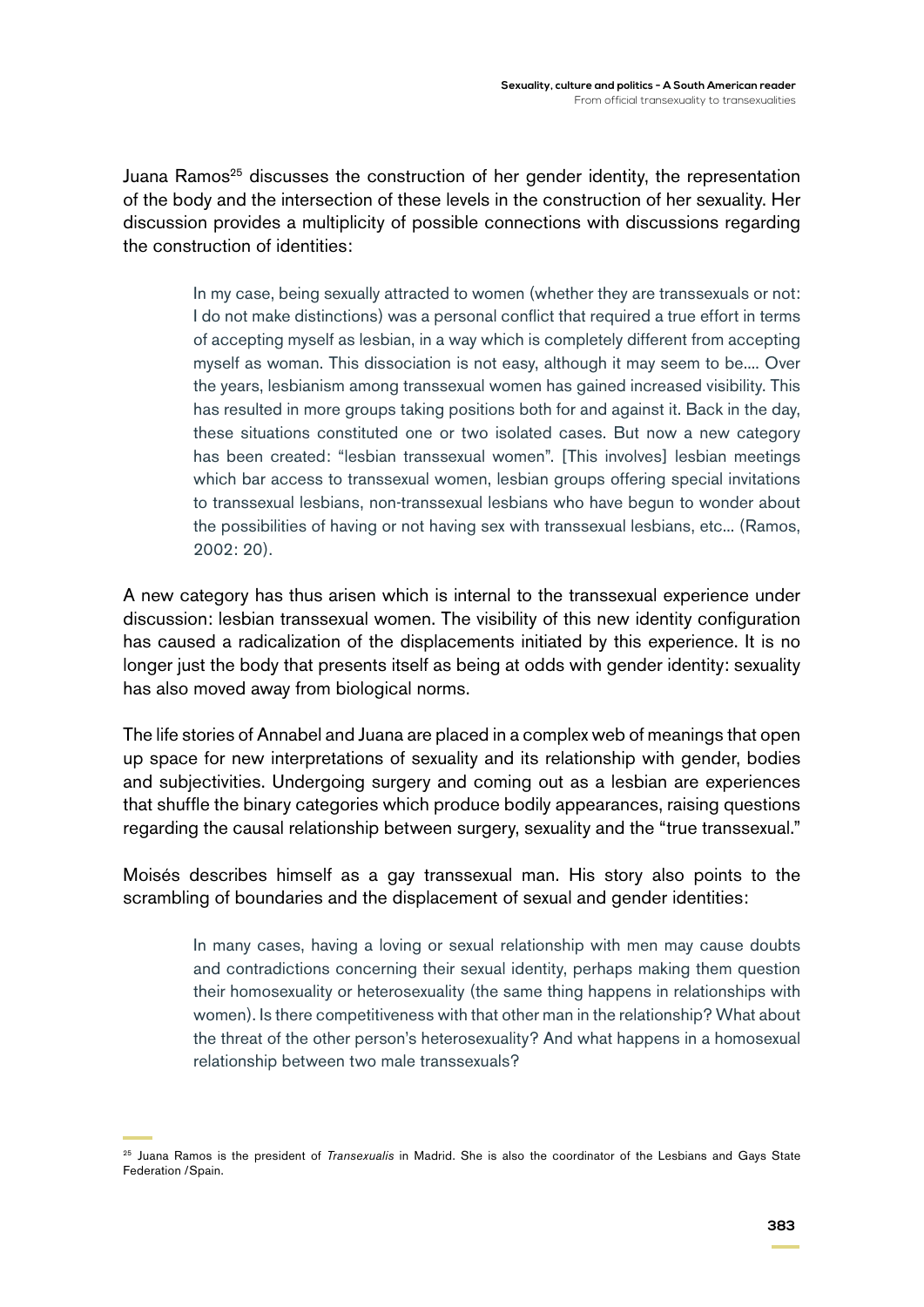Ah! And the phallocracy. The cult of cock [penis]! How do you move in a circle where everyone assumes that all men have a cock, except for you? What happens when you do not know what you have? (Moisés, 2002: 30) 26

The existence of lesbian and gay transsexuals contradicts any possibility of comprehension for those who believe in the device of transsexuality: "So I do not understand the reason for undergoing surgery. If he was a man and he liked a woman, or she liked men, then why do surgery? What's the point of having a vagina if what you want is to have intercourse with other woman?" These were the questions a psychologist asked when she encountered these sexual configurations among transsexuals.

Many psi professionals cannot understand homosexuality among transsexuals. But when a person says "I have the wrong body. I am a man / woman trapped in the body of a woman / man", it does not mean that being a woman is the same thing as being heterosexual.

Those who operate the transsexual device in the psi fields claim that sexuality plays a role in determining gender identity and that it can only be understood when referenced to bodies' dimorphic structures. When society defines that the true man / woman is actually heterosexual, we can immediately assume that a transsexual man / woman also should be heterosexual and devices are built around this fact.

The definitions of what is a "real man/woman" influence the definitions of what is a "true transsexual" based on the values that structure genders in society. These are concepts that guide doctors and health professionals when dealing with transsexuals. If society says that heterosexuality is normal, then when someone affirms that "I'm a woman / man", it is like they are assuming heterosexuality as a natural fact which determines the coherence and existence of sexual bodies. Gender reassignment surgery would thus allow them to "naturally" exercise their heterosexuality.

The reasons why someone decides to undergo surgery are not always the same and are often not immediately related to sexuality. They vary according to the moments and conditions of each biographical trajectory. Andreia, for example, only felt the need to undergo surgery because she realized that a vagina was important in order for her to be considered a woman, not because she immediately wanted one upon understanding herself to be a transsexual. According to Andreia:

> I believed I could live normally like a lady without any problems, that this thing between my legs would not matter. I did not think anatomical sex would cause any inconvenience to me. But I thought one thing and life showed me another. When I

<sup>&</sup>lt;sup>26</sup> Moisés is the director of the Male Transsexuals Collective from Catalunya. (Text read at the State Meeting of Transsexuals. Valencia, Spain, 02 to 04 November 2002).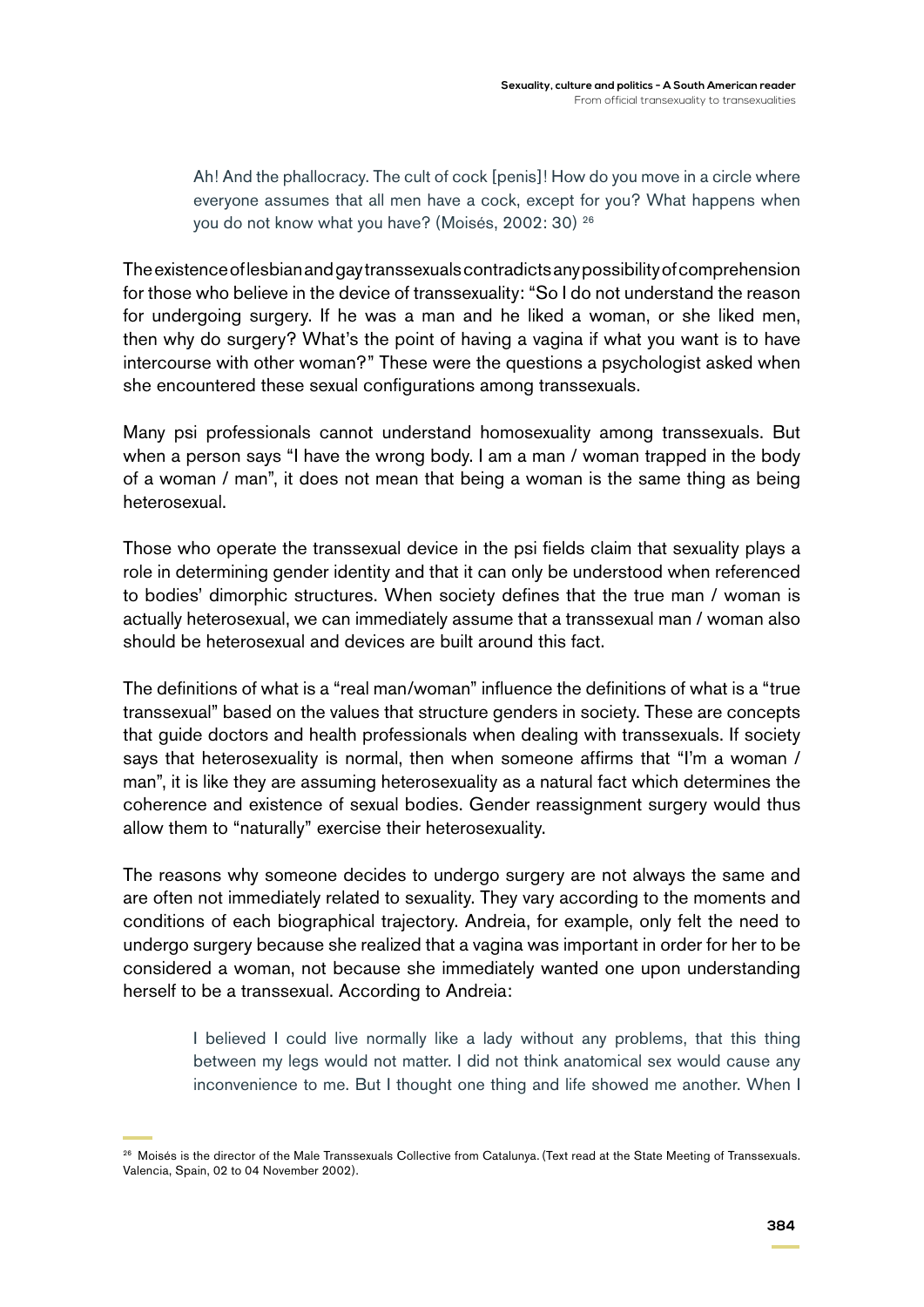went to school at age ten, I began to realize the difference and, even though it didn't make any difference to me, it started to make a difference. That's when the problems began.

I do not want a vagina just because of sex. I want to prove to people that I can take a shower in the bathroom with other women and be happy about it. They will not doubt if I am woman or a man.

To Andréia, the vagina is not fundamentally related to her sexuality. It represents, however, a currency she must trade in support of her gender identity in social relations.

So far, definitions of the "true transsexual" have been contrasted with the diverse experiences of conflict between body, subjectivity and sexuality found among those people who are living the transsexual experience. Now, however, we shall turn to discussing the possible disruptions and displacements that the transsexual experience causes in gender norms.

Transsexual experience is characterized by detachments and shifts. When someone says: "I am a man/woman in the wrong body", they are stating that their gender is at odds with their sexed body. There is no such correspondence between anatomical and cultural levels, however. Instead, we face a diverse and plastic set of bodies: a clitoris that, through the use of hormones, has developed into external sex organs; wombs that do not procreate; prostates that do not produce semen; voices that change tone; beards, mustaches and hair that covers "feminine" faces; unexpected breasts.

Recognizing the existence of these shifts does not mean, however, that all transsexuals require the same surgeries. Many do not want surgery at all, limiting their demands to changes in documents. In such cases, the appearance of the desired gender is obtained through the use of hormones, silicone and makeup.

The changes claimed by transsexuals are located in body regions which have been the object of constant discursive shifts, mainly involving religious and scientific understandings. Whether interpreted as sin or pathology, this experience casts doubt upon some of the categories that underlie our thoughts and structure our perspectives regarding the engendered world. In this sense, we can see the subversive potential of such experiences, since they shift and displace notions of "real" (true) and "fiction" (lie). The body is no longer a safe means of positioning the subject in the polarized world of genders and "gender reality" becomes as fragile a concept as anything else. The transsexual body puts this "truth" in a maze: it is no longer possible to have a judgment about supposedly stable anatomies based simply upon the clothing that covers a person's body.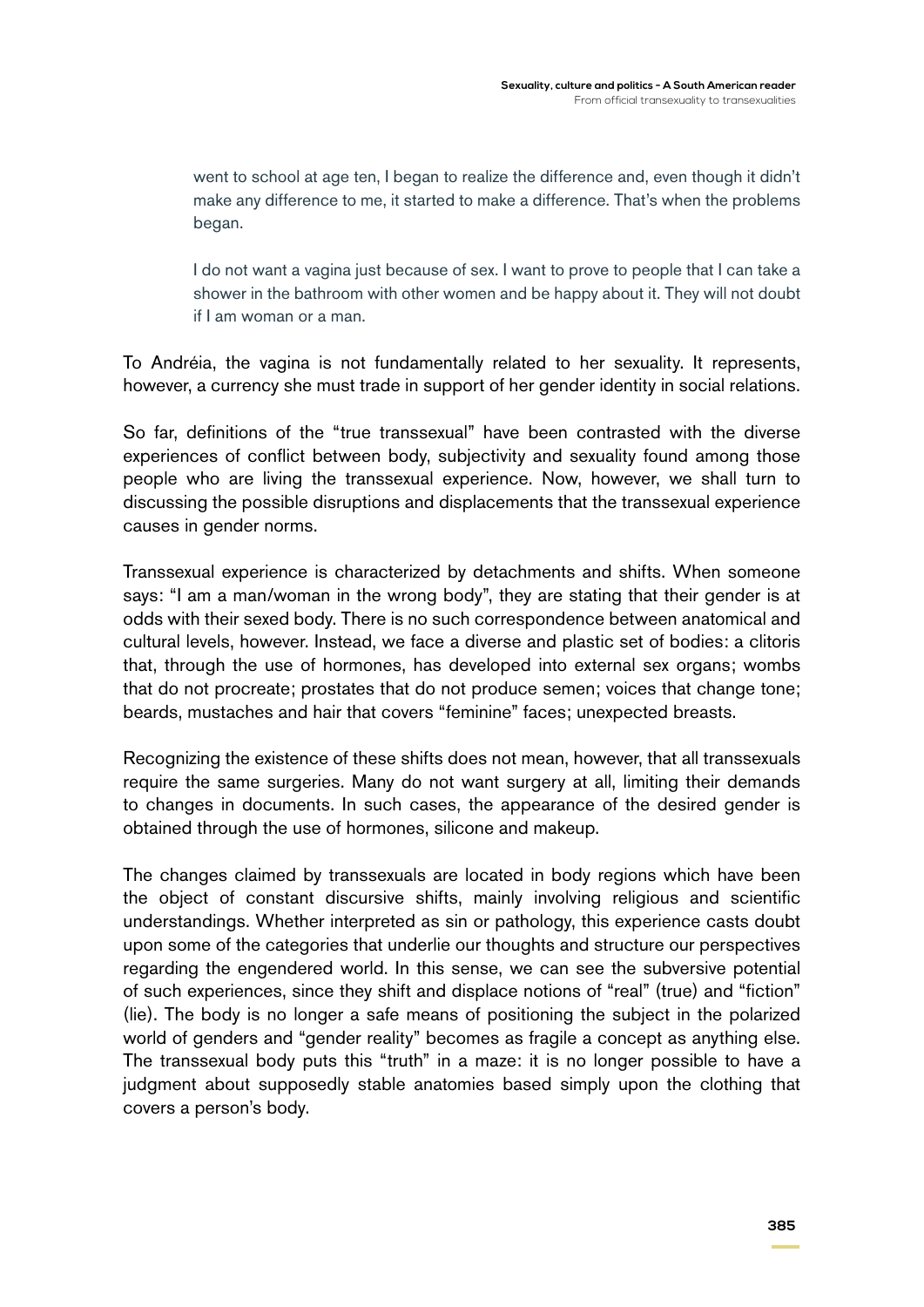Therefore, it seems to me that the transsexual experience allows us to challenge the foundations that underlie gender norms and questions about "what is a man, and a woman?".

When these categories are put to the test, they become confusing and undermine the idea of a gender identity rooted in the body. The real and the unreal become confused. The "real", something we assume to be the naturalized knowledge of the self, turns out to be a reality that can be changed and reconsidered.

# **4 - Final considerations**

The purpose of this article has been to introduce and discuss the theoretical frameworks employed in the device of transexuality. I emphasized that the two main constituent perspectives employed in this device are based on the presumption that bodies are naturally dimorphic and heterosexual. In other words, that gender norms provide the central arguments that organize these theories.

From the accounts of people whose lives engage in different levels of conflicts and differences with gender norms and who often diverge from what has been officially established as "true transsexualism", one can conclude that there is no such thing as the "true transsexual". Instead, different transexualities exist and experiences must be understood as interpretations regarding male and female which are negotiated in acts.

The "official transsexual":

- a) Hates his/her body;
- b) Is asexual; and ...

c) Wants to perform surgery so he/she can exercise the normal sexuality, namely heterosexuality, with the appropriate organ.

I have suggested instead that requests for gender reassignment surgeries are not motivated by sexuality and are not asexual: they claim changes in bodies so that those bodies' inhabitants can achieve social intelligibility. If society is divided into male bodies and female bodies, those who have no such foundational correspondence tend to be left out of the category of "human". I also noticed in the narratives I collected that sexuality does not have a direct relationship with gender identity. When someone says "I am a man/woman in the wrong body", this should not be interpreted as if they were affirming that being a woman/man is equal to being heterosexual. The stories of lesbian transsexual women and gay transsexual men indicate the need to interpret gender identity, sexuality, subjectivity and the body as relatively independent modalities.

The transsexual experience highlights elements that reveal the functioning of gender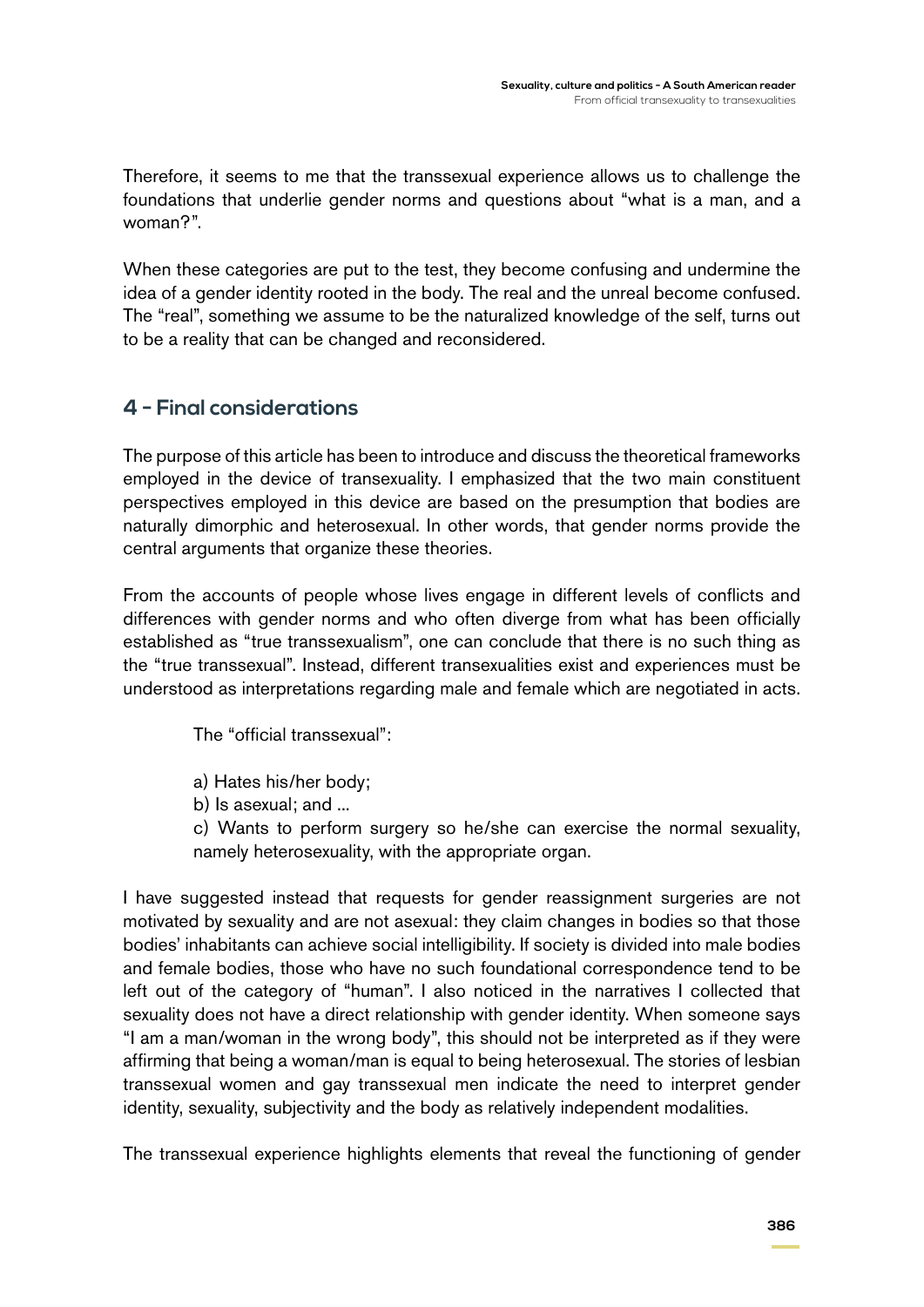norms, creating a contradictory field of movement and fixation of those norms. The moment we let go of the body as the demiurge of wishes and identity positions, it leads us to question what underlies the experiences of transition between genders and also what ultimately sustains the bipolar sexualities of today's pathologizing norms.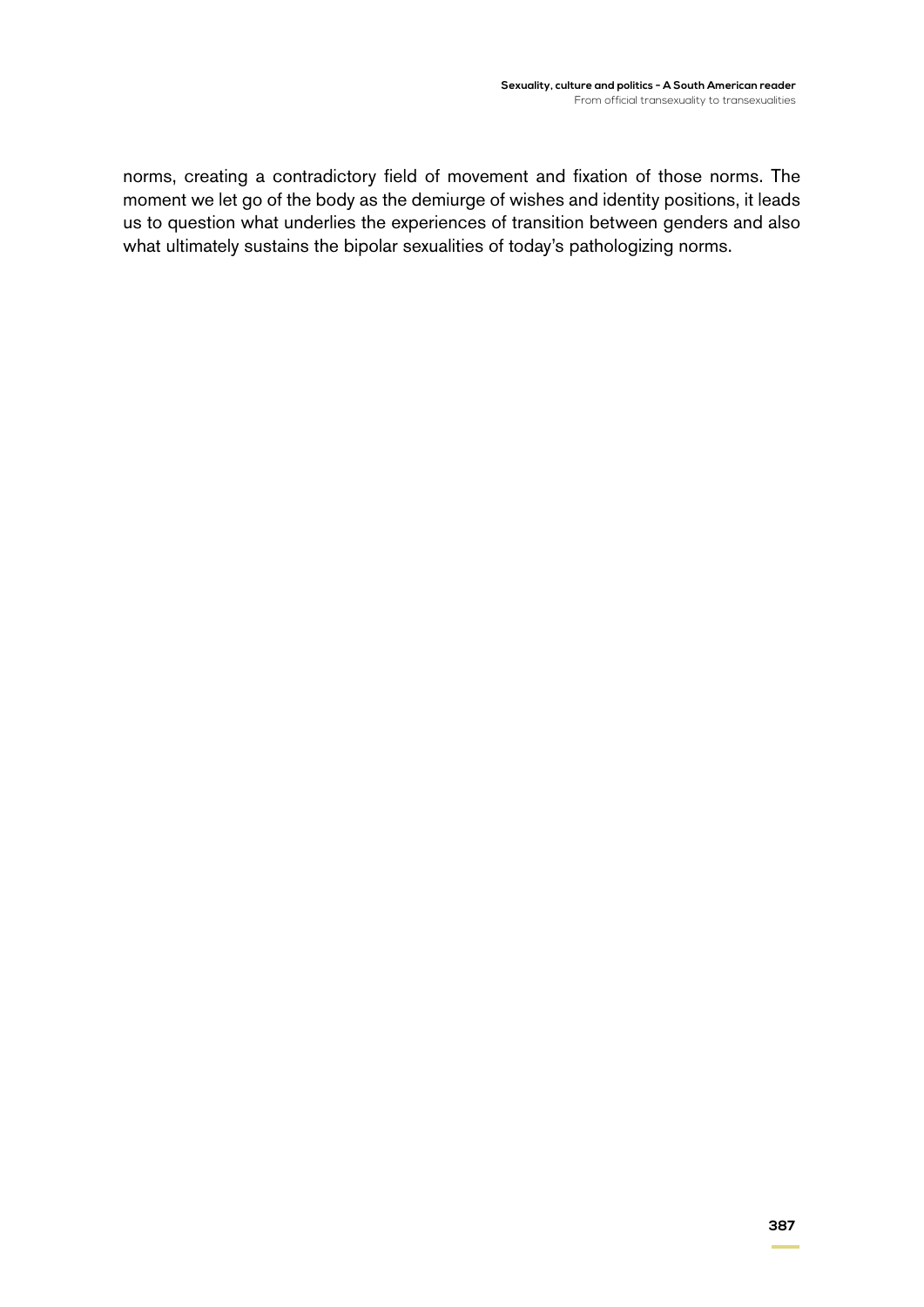### **References**

BENJAMIN, H. n/d. "Transvestism and transsexualism". In: *Internacional Journal of Sexology.* V.7.

\_\_\_\_\_\_\_\_\_\_. 2001. *El fenómeno transexual.* (Spanish version by Dr. J. Fernández de Aguilar Torres). N.1, 1953. Sevilha.

BENTO, B. 1998. *Um certo mal-estar: queixas e perplexidades masculinas.* MA Thesis. Departamento de Sociologia/UNB. Brasília.

\_\_\_\_\_\_\_\_\_\_. 2001. *As ciladas da igualdade: desafios para os feminismos*. Publicação da UNESCO e do Movimento Nacional dos Direitos Humanos. Goiânia, MNDH.

\_\_\_\_\_\_\_\_\_\_. 2002. "Cuerpo, performance y género en la experiencia transexual". In: *Hojas de Warni.* Barcelona.

\_\_\_\_\_\_\_\_\_\_. 2003. "Real and fiction in different bodies: a transsexual experience". In: *Anais. XVI Congresso Mundial de Sexologia*. Havana, Cuba. (10 a 14 de maio).

\_\_\_\_\_\_\_\_\_\_. 2003b. *A (re)invenção do corpo: gênero e sexualidade na experiência transexual*. PhD Thesis. Departamento de Sociologia/UNB. Brasília.

BUTLER, J. 1993. *Bodies that matter: on the discursive limits of sex.* Nova York/Londres, Routledge.

\_\_\_\_\_\_\_\_\_\_. 1997. *Excitable speech.* Nova York/Londres, Routledge.

\_\_\_\_\_\_\_\_\_\_. 1998a. "Gênero, Trajetórias e perspectivas". In: *Pagu (11) Trajetórias do gênero, masculinidades*. Campinas.

\_\_\_\_\_\_\_\_\_\_. 1998b. "Actos performativos y constitución del género: un ensayo sobre fenomenología y teoría feminista". In: *Revista Debate Feminista*. México, a.9, v.18. (October).

\_\_\_\_\_\_\_\_\_\_. 1999. *Gender Trouble: feminism and the subversion of identity.* Nova York/Londres, Routledge.

\_\_\_\_\_\_\_\_\_\_. 2001a. *Mecanismo psíquicos del poder: teorías sobre la sujeción.* Valência, Ediciones Cátedra.

\_\_\_\_\_\_\_\_\_\_. 2001b. "La cuestión de la transformación social". In: BECK-GERNSHEIM, E., J. BUTLER & L. PUIGVERT. (Eds.). *Mujeres y transformaciones sociales*. Barcelona, Colección Apertura.

\_\_\_\_\_\_\_\_\_\_. 2002. "Criticamente subversiva". In: JIMÉNEZ, R. M. M. (Ed.). *Sexualidades transgresoras: una antología de estudios queer.* Barcelona, Icaria.

CHILAND, C. 1999. *Cambio de sexo.* Madri, Biblioteca Nueva.

\_\_\_\_\_\_\_\_\_\_. 2001. "Changer de sexe". In: *Anais. Seminário Internacional de Identidad sexual y transexualidad.* Valência, Espanha. Universidad Internacional Menéndez Pelayo.